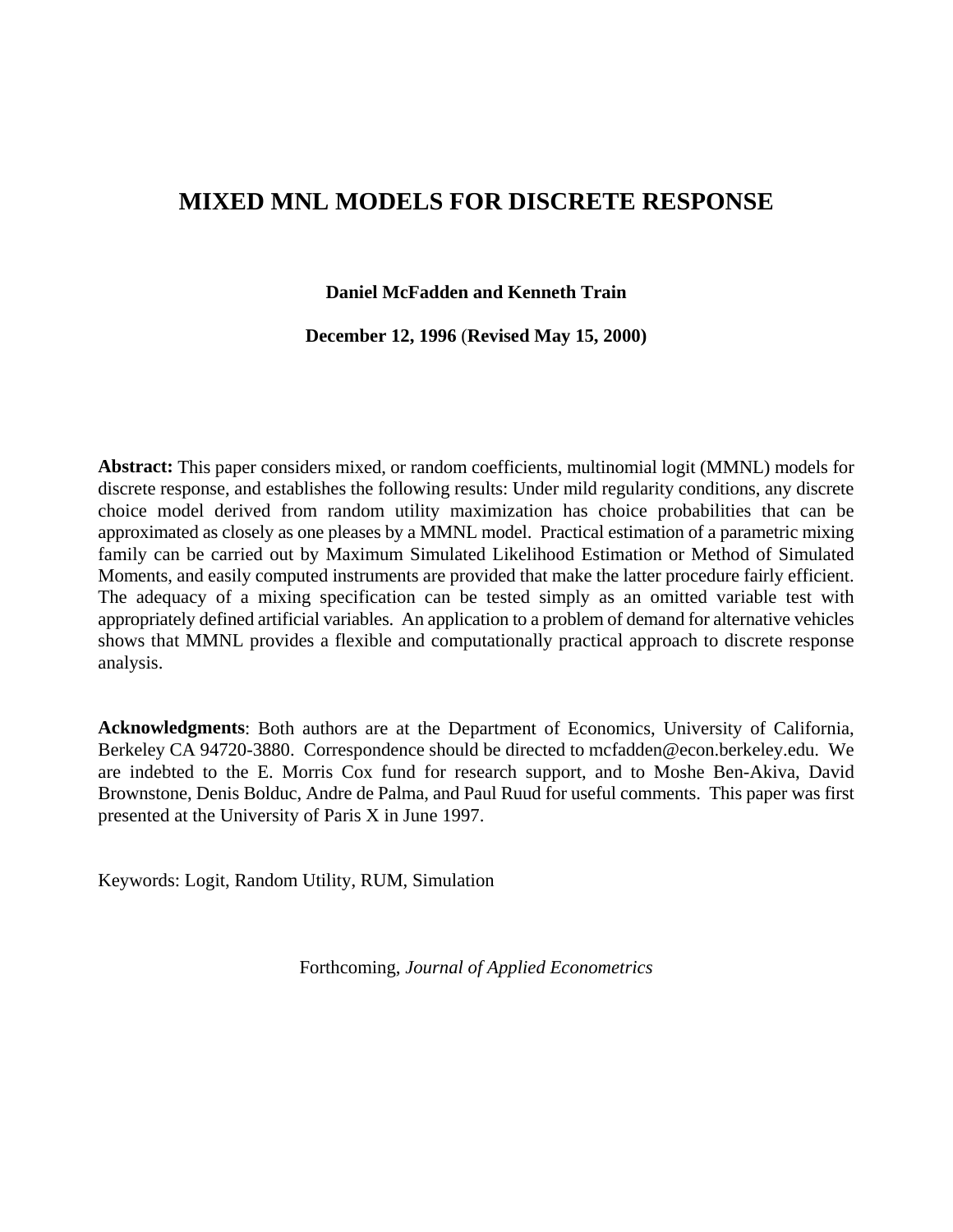### **MIXED MNL MODELS FOR DISCRETE RESPONSE**

Daniel McFadden and Kenneth Train

#### **I. INTRODUCTION**

Define a *mixed multinomial logit (MMNL)* model as a MNL model with *random coefficients*  $\alpha$  drawn from a cumulative distribution function  $G(\alpha;\theta)$ :

(1) 
$$
P_{\mathbf{C}}(\mathbf{i}|\mathbf{x},\theta) = \int L_{\mathbf{C}}(\mathbf{i};\mathbf{x},\alpha)\cdot G(\mathbf{d}\alpha;\theta) \text{ with } L_{\mathbf{C}}(\mathbf{i};\mathbf{x},\alpha) = e^{x_i\alpha}/\sum_{j\in\mathbf{C}} e^{x_j\alpha}.
$$

In this setup,  $\mathbf{C} = \{1,...,J\}$  is the choice set; the  $x_i$  are  $1 \times K$  vectors of functions of observed attributes of lternative i and observed characteristics of the decision-maker, with  $x = (x_1, ..., x_n)$ ;  $\alpha$  is a K×1 vector of random parameters;  $L_c(i; x, \alpha)$  is a MNL model for the choice set C; and  $\theta$  is a vector of deep parameters of the mixing distribution *G*. The random parameters  $\alpha$  may be interpreted as arising from taste heterogeneity in a population of MNL decision-makers. If the  $x_i$  contain alternative-specific variables, then the corresponding components of  $\alpha$  can be treated as alternative-specific random effects. Alternately, the model may simply be interpreted as a flexible approximation to choice probabilities generated by a random utility model. The mixing distribution *G* may come from a continuous parametric family, such as multivariate normal or log normal, or it may have a finite support. When *G* has finite support, MMNL models are also called *latent class* models. Equation (1) describes a single decision, but extension to dynamic choice models with multiple decisions is straightforward, with mixing over the parameters of a product of MNL models for each component decision.

The MMNL model was introduced by Boyd & Mellman (1980) and Cardell & Dunbar (1980), although an earlier literature had considered the mathematically similar problem of aggregating the MNL model over a distribution of explanatory variables; see Talvitie (1974), Westin (1974), McFadden & Reid (1975), and Westin & Gillen (1978). There is a lengthy literature investigating various aspects of the MMNL model; see Beggs (1988), Brownstone & Train (1998), Dubin & Zeng (1991), Enberg, Gottschalk, & Wolf (1990), Follmann & Lambert (1989), Formann (1992), Gonul & Srinivasan (1993), Jain, Vilcassim, & Chintagunta (1994), Montgomery, Richards, & Braun (1986), Revelt & Train (1998), Steckel & Vanhonacker (1988), Warren & Strauss (1979), Train*,* McFadden, & Goett (1987), and Train (1998,1999). Chesher & Santos (1995) have developed specification tests for MMNL that are relatives of ones proposed here. This paper establishes the following results:

1 Under mild regularity conditions, MMNL models are random utility maximization (RUM) models, and any discrete choice model derived from a RUM model has choice probabilities that can be approximated as closely as one pleases by a MMNL model. (Section II)

1 Numerical integration or approximation by simulation is usually required to evaluate MMNL probabilities. *Maximum Simulated Likelihood* (MSLE) or *Method of Simulated Moments* (MSM) can be used to estimate the MMNL model. (Section III)

1 The adequacy of a mixing specification can be tested simply as an omitted variable test with appropriately defined artificial variables. (Section IV)

<sup>o</sup> An application to a problem of demand for alternative vehicles shows that MMNL provides a flexible and computationally practical approach to discrete response analysis. (Section V)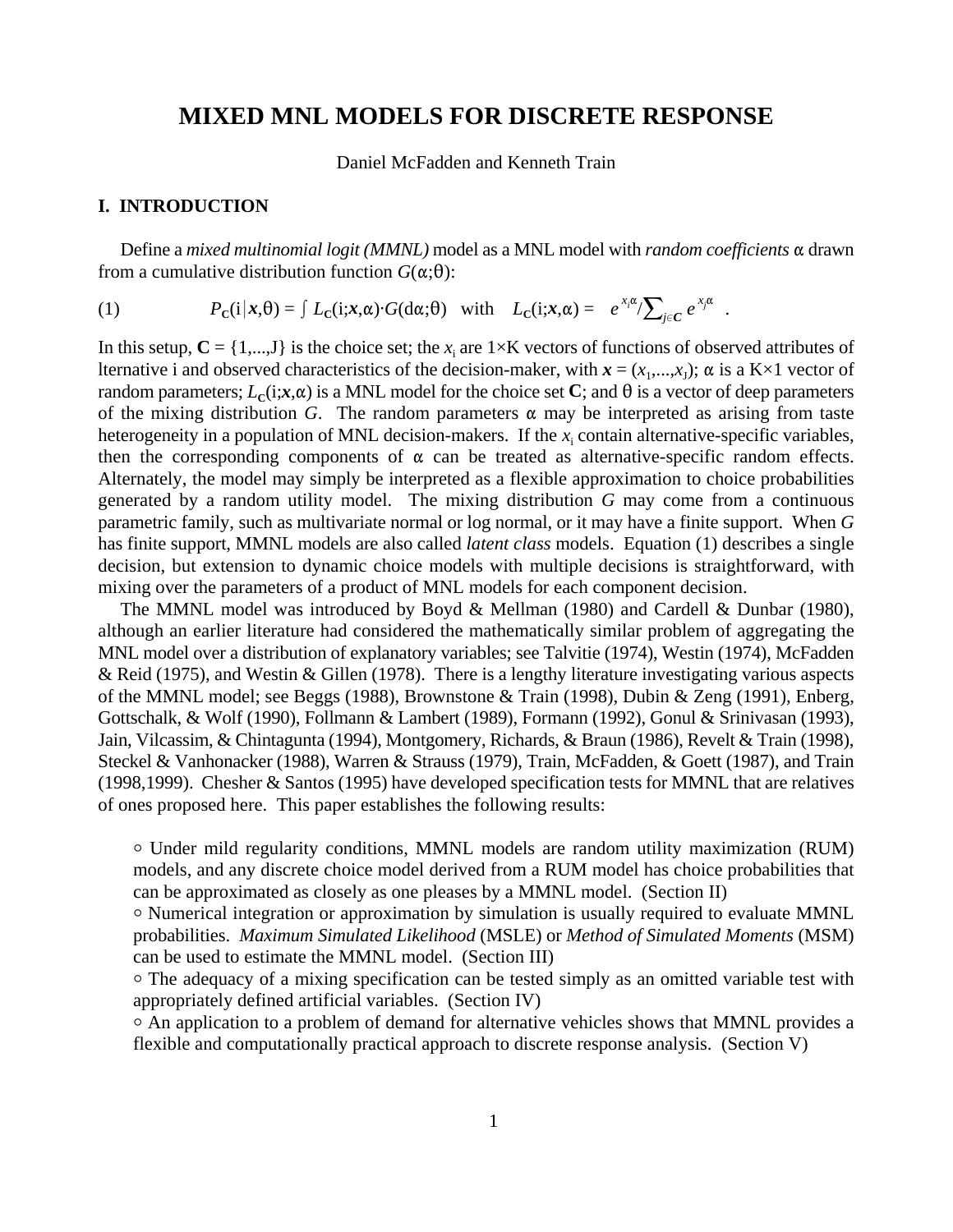#### **II. A GENERAL APPROXIMATION PROPERTY OF MMNL**

Economic theory often suggests that discrete responses are the result of optimization of payoffs to decision-makers: utility for consumers, profit for firms. The following discussion will be phrased in terms of utility-maximizing consumers. When unobserved heterogeneity in the population of consumers is accounted for, this will lead to a class of response models based on *random utility maximization* (RUM). A resource allocation to a consumer will specify quantities of goods and leisure, and for our particular interest the attributes of a discrete alternative, such as an automobile model. We will consider two sources of unobserved heterogeneity, features of alternatives that are not recorded by the analyst, and unmeasured consumer characteristics that determine preferences.

Let  $q = (g, l, z, \zeta)$  denote a consumer's resource allocation, where *z* is a vector of observed attributes and  $\zeta$  is a vector of unobserved attributes of a discrete alternative, *g* is a vector of quantities of other goods, and *l* is leisure. Assume that the domain of *q* is a compact rectangle in a finite-dimensional Euclidean space. Consumers have a vector of observed characteristics *s* and a vector of unobserved characteristics  $\varsigma$ ; with  $(s,\varsigma)$  determining preferences over resource allocations. Assume that the domain of  $(s,\varsigma)$  is a compact subset of a finite-dimensional Euclidean space. This is not a substantive restriction for discrete choice analysis when the number of choice alternatives is bounded. Assume that consumer preferences over resource allocations,  $\geq_{s,c}$ , are complete and transitive, with the continuity property that if a sequence of allocations and consumer characteristics converges,  $(q^{1}, q^{2}, s', \zeta') \rightarrow (q^{1}, q^{2}, s, \zeta)$ , and satisfies  $q^{1'} \geq_{s',s'} q^{2'}$ , then  $q^{1} \geq_{s,s} q^{2}$ . For fixed  $(s,\varsigma)$ , this is the standard continuity condition on preferences. Our condition extends this to require that consumers with similar characteristics will also have similar preferences Together, these assumptions imply that preferences can be represented by a utility function  $U(g, l, z, \zeta, s, \zeta)$  that is continuous in its arguments; see Appendix Lemma 1.

We next consider the stochastic properties of unobserved elements in this formulation of the consumer's problem. Let  $(\Omega, \mathcal{U}, \pi)$  denote a fundamental probability space, where  $\mathcal{U}$  is the  $\sigma$ -field of measurable subsets and  $\pi$  is a probability measure. Let **T** denote a subset of  $\mathbb{R}^m$ , and  $X:\Omega \times \mathbf{T} \to \mathbb{R}^n$ denote a *continuous random field*; i.e., for each  $t \in \mathbf{T}$ ,  $X(\cdot,t)$  is a random vector, measurable with respect to  $\mathcal{U}$ , and for a set of  $\omega$  occuring with probability one,  $X(\omega, \cdot)$  is a continuous function on **T**. We will often suppress the dependence of the random field on  $\omega$ , and write it as  $X(t)$ . A continuous random field has  $\lim_{t\to t} X(t) = X(t)$  with probability one, implying that  $X(t)$  converges in distribution to  $X(t)$  as  $t' \to t$ *t*. The CDF of  $X(t)$  is  $F(x,t) = \pi(\{\omega \in \Omega \mid X(\omega,t) \leq x\})$ . We say that *X* has a *regular canonical representation* if there exists a continuous function  $h:[0,1]^n \times T \to \mathbb{R}^n$  and a uniformly distributed continuous random field  $\epsilon:\Omega\times\mathbf{T}\to[0,1]^n$  such that  $X(t) = h(\epsilon(t),t)$  with probability one.<sup>1</sup> We show in the Appendix that a continuous random field whose CDF admits a positive continuous density has a regular canonical representation. For example, if  $X(t)$  is a mean-zero Gaussian continuous random field with a definite covariance matrix  $\Omega(t)$ , and  $\Phi$  denotes the standard normal CDF, then  $\Omega(t)$  has a continuous Cholesky factor  $\Lambda(t)$  and the mapping  $\epsilon(t) = \Phi(\Lambda(t)^{-1}X(t))$  is a uniformly distributed continuous random field that inverts to the regular canonical representation  $X(t) = \Lambda(t)\Phi^{-1}(\varepsilon(t))$ .

A primitive postulate of preference theory is that tastes are established prior to assignment of resource allocations. Then, the distribution of  $\varsigma$  cannot depend on  $q$ , although in general it will depend on *s*. We assume that  $\zeta = \zeta(s)$  is a continuous random field with a regular canonical representation, and write it as  $\zeta(s) = h_0(v(s),s)$ , where  $v(s)$  is a uniformly distributed continuous random field. Then

<sup>&</sup>lt;sup>1</sup>A random field  $\varepsilon$  is *uniformly distributed* if  $\varepsilon(t)$  has a uniform distribution on [0,1]<sup>n</sup> for each  $t \in \mathbf{T}$ ; see Appendix Lemma 3.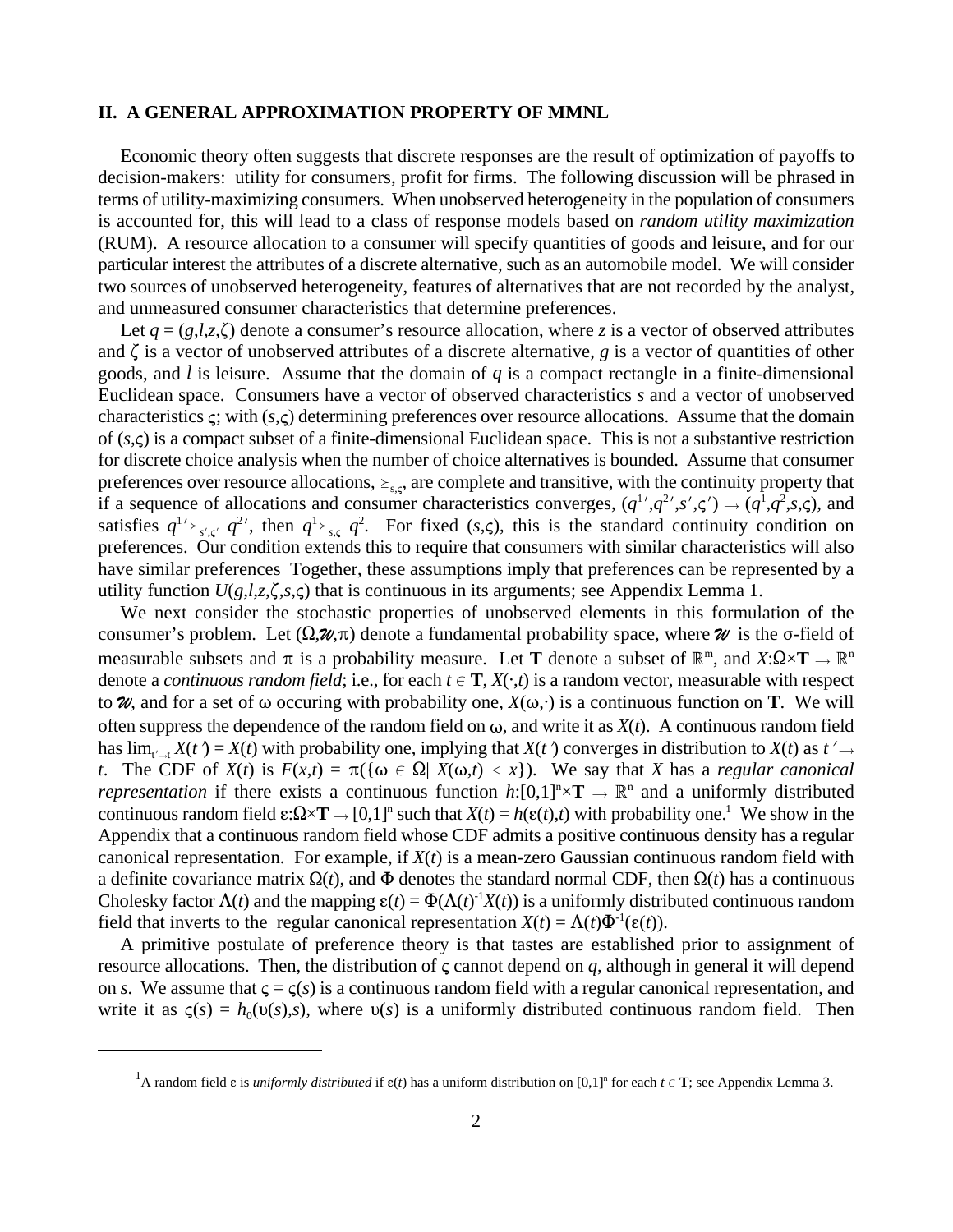consumers with similar observed characteristics will have similar distributions of unobserved characteristics. Another primitive postulate of consumer theory is that the description of a resource allocation does not depend on consumer characteristics. Thus, consumers' tastes and perceptions do not enter the "objective" description of a resource allocation, although they will obviously enter the consumer's evaluation of the allocation. This postulate implies that the distribution of  $\zeta$  cannot depend on  $(s, v)$ , although it may depend on *z*. We will assume that  $\zeta$  is specified as a continuous random field with a regular canonical representation, and write it as  $\zeta(z) = h(\varepsilon(z), z)$ , where  $\varepsilon(s)$  is a uniformly distributed continuous random field. Then discrete alternatives that are similar in their observed attributes will have similar distributions of unobserved attributes. Substituting the transformations  $h_0$ and *h* into the definition of *U*, we can consider a *canonical random utility model*  $U(g, l, z_i, s, \varepsilon(z), v(s))$  that is continuous in its arguments, with  $\varepsilon(z)$  and  $v(s)$  independently uniformly distributed continuous random fields.

Economic consumers make choices subject to dollar and time budgets. For discrete choice, if assigned a discrete alternative *z*, the consumer will choose goods *g* and leisure *l* to maximize utility subject to these budgets. If the alternative requires time  $t = \tau(z)$ , the consumer's 24 hour/day time budget is  $24 = l^* + e + t$ , where *e* is hours worked and *l*<sup>\*</sup> is hours of pure leisure. If only a portion  $\lambda$  of the time *t* devoted to the alternative is equivalent to work, then  $l = l^* + (1-\lambda)t$  is the effective leisure entering the utility function. Suppose the consumer faces a dollar budget

$$
(2) \t a + w e = p \cdot g + c,
$$

where *a* is non-wage income, *c* is the cost of the discrete alternative, *w* is the wage, and *p* is the vector of goods prices. For the assigned alternative, maximum utility then satisfies

(3) 
$$
U'(a-c,p,w,t\lambda,z,s,\varepsilon(z),v(s))) = \max_{e,g} U(g,24-e-t\lambda,z,s,\varepsilon(z),v(s)))
$$
 subject to  $a+w e = p \cdot g + c$ .

This function is a *conditional indirect utility function*, given the discrete alternative.<sup>2</sup> With a monotone transformation, we can assume that the range of utility is contained in the unit interval. For economic applications, it will be important to distinguish the market variables *a*, *p*, and *w*, which can be altered by economic policy, from the observed consumer characteristics included in *s*. Similarly, the market cost *c* of the discrete alternative which can be altered by policy is distinguished from *z*, while *t* is a component of *z*. An important implication of these distinctions is that for each realization of  $\varepsilon(z)$  and  $v(s)$ , the conditional indirect utility function is characterized by the standard economic properties that it is increasing in *a* - *c*, non-increasing in (*p*,*w*), and homogeneous of degree zero and quasi-convex in (*a*-*c*,*p*,*w*). It will be convenient as a shorthand in the following analysis to redefine *z* and *s* to absorb the market variables, and write the conditional indirect utility function as  $U(z, s, \varepsilon(z), v(s))$ , keeping in mind that  $\varepsilon(z)$  and  $v(s)$  will not depend on the market variable components of *z* and *s*. Let **Z** and **S** denote the domains of *z* and *s*, respectively, and note that they are assumed to be compact subsets of finitedimensional spaces.

Consider choice over finite sets of discrete alternatives  $\mathbf{C} = \{z_1, \dots, z_J\}$ , distinguished by the consumer (and the observer) in terms of their observed attributes  $z_i$  which may include "brand names" or other alternative-specific identifiers that influence the consumer's evaluation. We will interpret **C** as an

<sup>&</sup>lt;sup>2</sup>The conditional indirect utility function (3) is modified in obvious ways if the consumer cannot choose work hours  $e$ , the time requirement *t* for the discrete alternative is absent, or time required for consumption of other goods enters the time budget.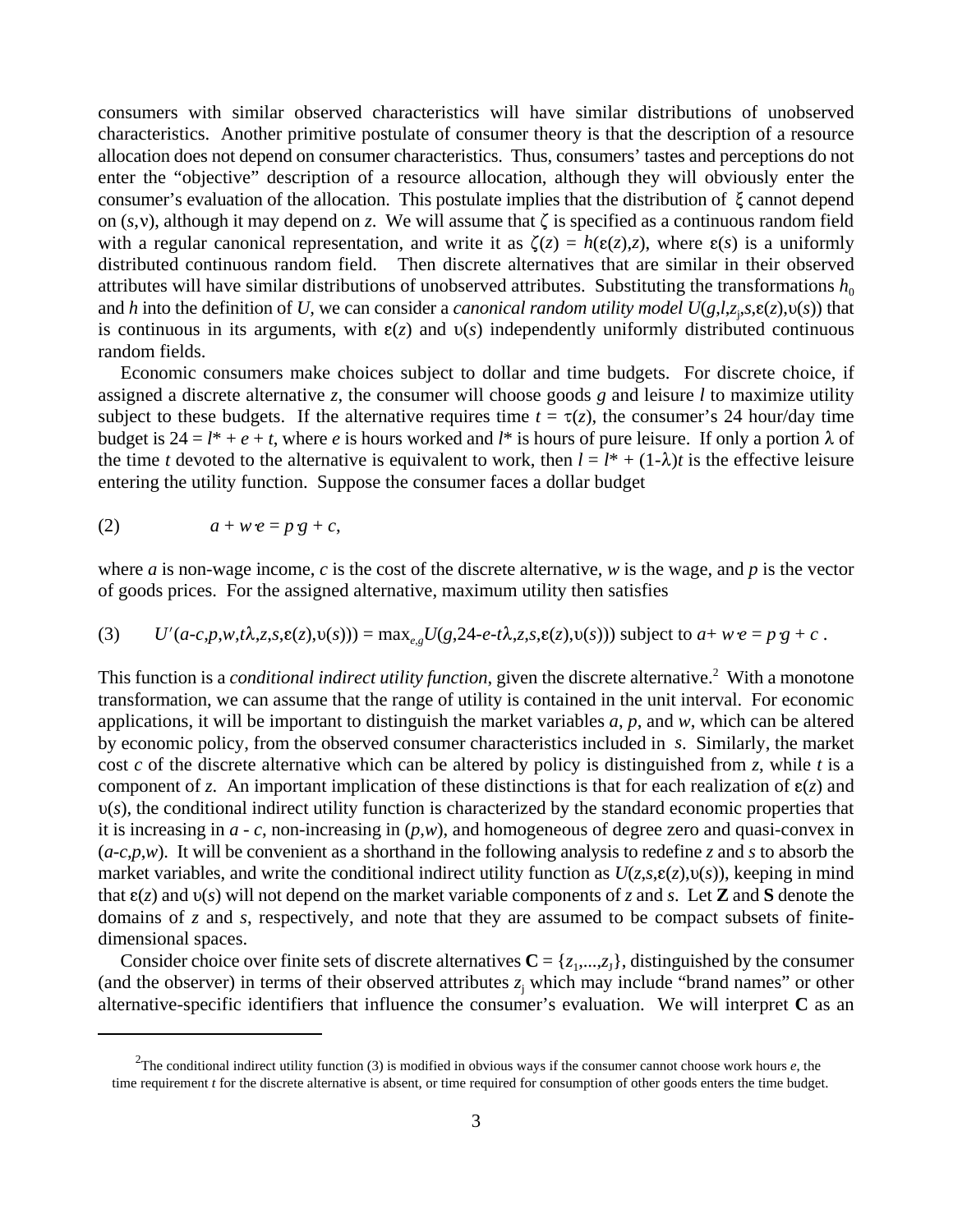ordered sequence, and denote the family of possible J-element choice sets by  $Q_I \subset \mathbb{Z}^J$ . By construction, all the elements of  $C \in \mathcal{C}_J$  must be distinct. We assume that  $\mathcal{C}_J$  is compact; this excludes cases where alternatives are observationally indistinguishable in the limit. We assume that there is an upper bound J\* on the number of elements in a choice set. Then  $\mathcal{C}^* = \mathcal{C}_2 \cup ... \cup \mathcal{C}_{J^*}$  is the universe of possible choice sets. We assume that proper subsets of possible choice sets are also possible; in particular, if  $C \in \mathcal{C}_J$ contains elements *z'* and *z''*, then  $\{z', z''\} \in \mathcal{C}_2$ . For brevity,  $\mathbf{C} = \{z_1, ..., z_J\}$  will sometimes be written as  $C = \{1,...,J\}.$ 

In a well-specified RUM model, there will be zero probability of ties in a choice set  $C = \{z_1, ..., z_J\}$ , so that a realization  $v = v(s)$  and  $\varepsilon_i = \varepsilon(z_i)$  for  $j = 1,...,J$  of the random elements in the model almost surely determines a unique choice. When *U* is continuously differentiable, a sufficient condition for this is that the Jacobian

,

$$
\begin{bmatrix}\n\frac{\partial U(z_1, s, \varepsilon_1, v)}{\partial v} & \frac{\partial U(z_1, s, \varepsilon_1, v)}{\partial \varepsilon_1} & \dots & 0 \\
\vdots & \vdots & \vdots & \vdots \\
\frac{\partial U(z_j, s, \varepsilon_j, v)}{\partial \varepsilon_0} & 0 & \dots & \frac{\partial U(z_j, s, \varepsilon_j, v)}{\partial \varepsilon_j}\n\end{bmatrix}
$$

have rank at least J-1, and that the support of  $(v,\varepsilon_1,...,\varepsilon_J)$  contain the space spanned by the Jacobian. Ways to guarantee no ties include taste factors (determined by  $\nu$ ) of the required dimension that interact with a full-rank array of alternative attributes, or a full set of alternative-specific effects (determined by the  $\varepsilon_j$ ), or some combination. The following result establishes that MNL mixtures can closely approximate a very broad class of RUM models that have zero probability of ties:

**Theorem 1.** Let  $z \in \mathbb{Z}$ , with **Z** compact, denote the vector of observed attributes of a discrete *alternative, and*  $s \in S$ *, with*  $S$  *compact, denote the vector of observed characteristics of the consumer. Suppose discrete choices are made from choice sets*  $C = \{z_1, \ldots, z_J\}$ , with at most J<sup>\*</sup> alternatives, *contained in a compact universe*  $\mathcal{C}^*$  *in which all alternatives are distinct. Let*  $z = (z_1, ..., z_n)$ *, and as a shorthand let* **C** = {1,...,J}. *Suppose discrete responses maximize a canonical conditional indirect* utility function  $U^*(z_j,s,\mathfrak{s}_j, \omega)$  that is a bounded continuous function of its arguments, where  $\mathfrak{e}_j = \mathfrak{e}(z_j)$  and  $\nu = \nu(s)$  are uniformly distributed continuous random fields. Assume there is zero probability of ties. Let  $P_{\bf c}^{\,*}$ (i|z,s) denote the choice probabilities generated by maximization of  $U^*$  over  ${\bf C}$ . If  $\eta$  is a small *positive scalar, then there exists a continuous function*  $x = x(z,s)$  *of dimension*  $1 \times k$  *<i>for some integer*  $k$ , *with*  $\bf{x}$  = ( $x(z_1,s)$ ,..., $x(z_1,s)$ ), and a random utility model with choice probabilities  $P_c(i|x,\theta)$  of the MMNL *form* (1), such that  $P_c^*(i|z,s)$  and  $P_c(i|x,\theta)$  differ by at most  $\eta$  for all  $s \in S$  and  $z \in \mathcal{C}^*$ .

The proof is given in the Appendix. The construction in the proof shows that the random coefficients  $\alpha$  in (1) can be taken to be continuous polynomial transformations of the uniformly distributed continuous random fields  $\varepsilon(z)$  and  $v(s)$ , and from the earlier discussion the indexing of these fields will exclude economic market variables. Then, the distribution of  $\alpha$  will not depend on observed variables except through the correlations across similar alternatives. One implication of the theorem is that MMNL can be used to approximate computationally difficult parametric random utility models simply by taking the distributions underlying these models, suitably scaled, as the mixing distributions. These can be interpreted as simulation approximations using a MNL kernel. For multinomial probit models, Brownstone & Train (1998) and Ben-Akiva & Bolduc (1996) find in Monte Carlo experiments that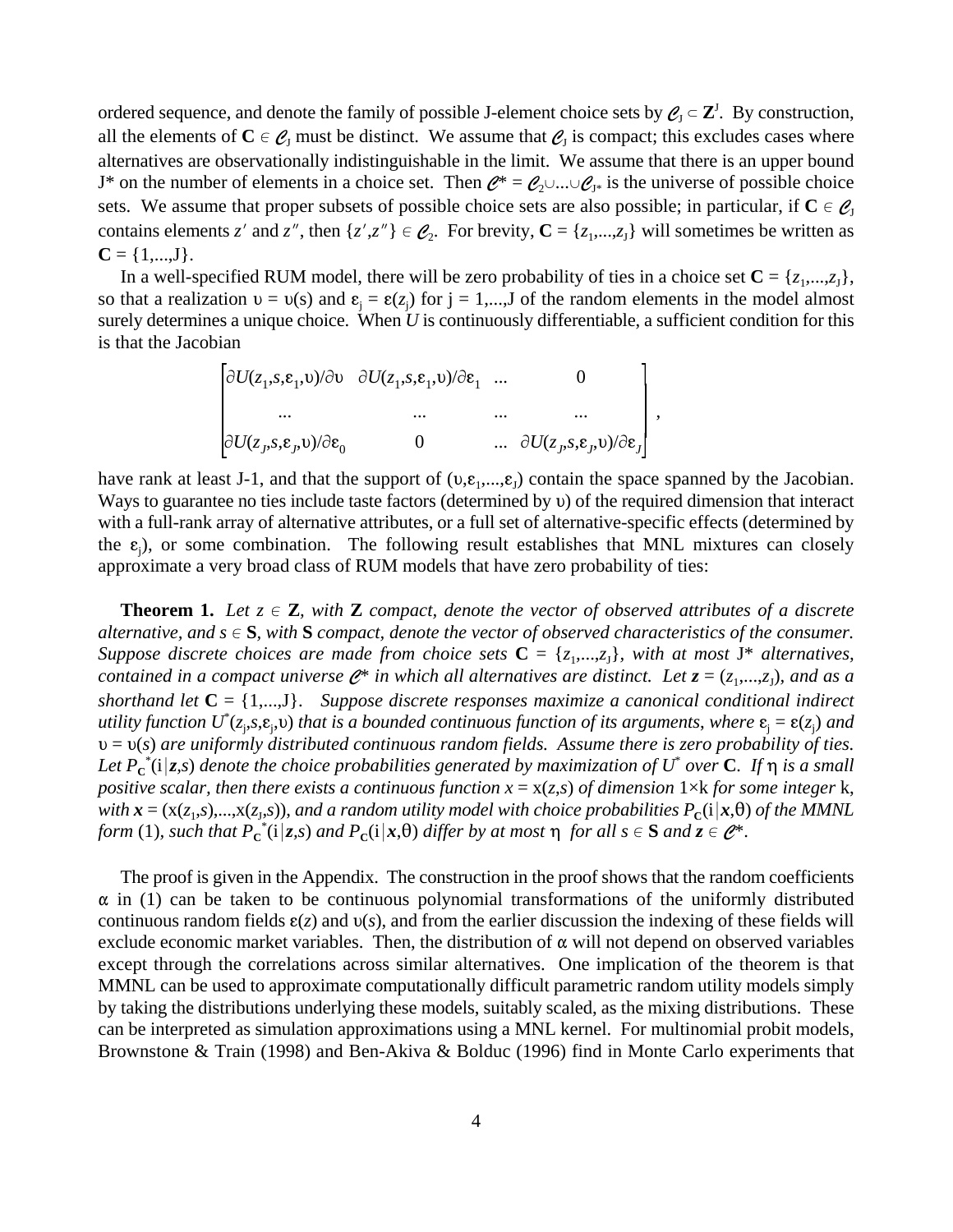MMNL gives approximations that are as accurate and quick as direct simulation alternatives such as the Geweke- Hajivassiliou-Keane (GHK) simulator; see Hajivassiliou & Ruud (1994).

The theorem is stated for a single choice, but applies by reinterpretation to multiple or dynamic choice applications by treating each possible portfolio of choices as a distinct alternative. Alternately, the theorem extends easily to a time-series of serially correlated RUM models approximated by serially correlated mixtures of a product of MNL models for the individual decisions: MMNL probabilities for a sequence of choices i<sub>t</sub> from sets  $C_t$  for  $t = 1,...,T$  will have the form  $P_c(i_1,...,i_T | \mathbf{x}, \theta) = \int \prod_{t \le T}$  $L_{\text{C}f}(i_{t};\mathbf{x}_{t},\alpha)$  *G*(d $\alpha$ ; $\theta$ ), where  $L_{\text{C}f}(i_{t};\mathbf{x}_{t},\alpha)$  is a MNL probability for period t choice, with  $\mathbf{x}_{t}$  a vector of functions of alternative attributes and consumer characteristics that may include state dependence on historical choices, and *G* is a distribution that can in general include the effects of unobserved heterogeneity and serial correlation. When both state dependence and unobserved heterogeneity are present, this model suffers from Heckman's initial values problem, and a latent class form of the model with *G* depending on initial state can be interpreted as the Heckman-Singer semiparametric treatment for this problem; see Heckman (1981), Heckman and Singer (1984, 1986), and Heckman, Lochner, & Taber (1998). In particular, a MMNL model in this form can approximate a dynamic choice model generated by a RUM model with a multivariate normal distribution of unobserved factors.

In the proof of the theorem, a polynomial approximation to the true random utility function is perturbed by adding scaled i.i.d. Extreme Value Type I disturbances v, yielding MNL as the base model to which mixing is applied. At this step, one could have used other distributions for the v, although most alternatives are not as computationally tractable as MNL. For example, one might take the v to be scaled i.i.d. standard normal. When the mixing distribution is multivariate normal, this can be interpreted as the method for simulation of the MNP model proposed by Stern (1994). Adopting i.i.d. standard normals for the base model adds one dimension of numerical integration, and requires computation of a product of univariate normal CDF's for each integration point and each decisionmaker. This requires more computation than a MNL base model; see Train (1995). One can use classical orthogonal polynomials, Fourier series, neural nets, or wavelets as a *basis*  $x_k(z, s)$ ,  $k = 1, 2, ...$ for the approximation. Judicious choice of a basis can make the approximation more parsimonious and easier to identify econometrically than simple polynomials, and may make it easier to impose or check monotonicity and quasi-convexity properties of a conditional indirect RUM. In applications, it is often desirable to make the leading terms in the basis expressions that occur in standard parametric economic consumer models such as a Stone-Geary specification. Then, a satisfactory approximation may be achieved without a large number of additional terms.

There are two approximation results available in the literature that are somewhat different than Theorem 1. Discrete choice models continuous in their arguments can be approximated by MNL models in which the scale value of each alternative is a general function of all variables for all choices; see McFadden (1984). This approximation, sometimes called "mother logit", does not require that the discrete choice model come from a random utility model, and the MNL approximation is not guaranteed to be consistent with RUM. Thus, this approximation can be useful for testing a RUM/MNL specification against alternative models that are not necessarily RUM, but is not useful for approximations within the RUM family. Dagsvik (1994) establishes, for a general class of RUM that have a representation in which the random effect is additive and independent of (*z*,*s*), that the random utility process can be approximated by a generalized extreme value process. Specialized to the current problem, this shows that this class of random utility models can be approximated by generalized extreme value RUM. This is a powerful theoretical result, but its practical econometric application is limited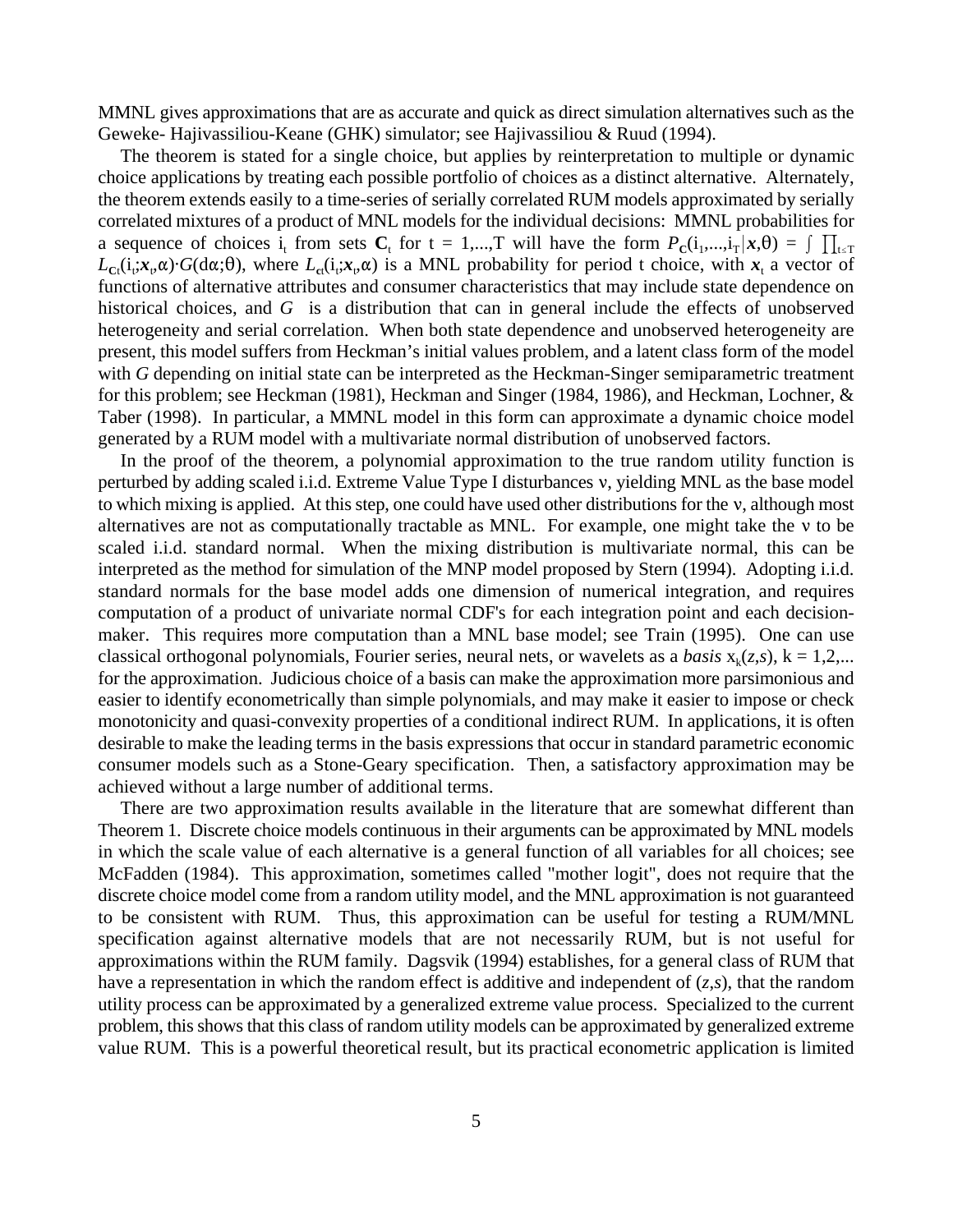by the difficulty of specifying, estimating, and testing the consistency of relatively abstract generalized extreme value RUM.

One limitation of Theorem 1 is that it provides no practical indication of how to choose parsimonious mixing families, or how many terms are needed to obtain acceptable approximations to  $P_c(i|\mathbf{z},s)$ . However, Monte Carlo studies indicate that fairly simple mixing structures, with random coefficients following a factor analytic structure of relatively low dimension, and relatively simple mixing families, such as latent class models with relatively few classes, are sufficiently flexible to capture quite complex patterns of heterogeneity; see Bolduc, Fortin, & Gordon (1996) and Brownstone & Train (1998). The specification tests described in Section IV are one practical adaptive approach to obtaining satisfactory approximations. In principle, one can combine a method of sieves for specification of the  $x_i$  variables with a latent class structure for the mixing distribution *G* to develop a fully nonparametric approach to estimation of random utility models for discrete choice.

A second limitation of the theorem is that while it guarantees the existence of a satisfactory MMNL approximation, it leaves open the possibility that identification conditions for regular maximum likelihood estimates of the MMNL model may fail, or that estimates may blow up. The first possibility is the usual local and global identification problem, reduced but not eliminated by judicious choice of the basis and careful global search in estimation. The second possibility of estimates blowing up arises if the linear approximation and mixing distribution happen to be *exact*, so that the true random utility model satisfies  $U^*(z_i,s,\varepsilon,\nu) = x_i \cdot \alpha$  with  $x_i$  a vector of polynomials in  $z_i$  and s and  $\alpha$  distributed  $G(\alpha;\theta)$ . Then by scaling down the i.i.d. Extreme Value perturbations to  $U^*(z_i,s,\epsilon,\upsilon)$ , one can make the MMNL approximation converge to  $P_{\rm c}^*(i|z,s)$ . This corresponds to approaching the maximum likelihood by scaling the MNL coefficients by a factor  $\psi \to \infty$  in  $P_c(i|x,\theta,\psi) = \int L_c(i|x,\alpha \cdot \psi) \cdot G(d\alpha;\theta)$ ; a finite maximand does not exist. This is rarely a practical problem, since any specification of *x* and *G* adopted in an application will almost certainly miss features of the true random utility model, and  $\psi$  will be determined by a search to achieve a best approximation to the influence of these omitted factors. Alternatively, if the exact model contains additive i.i.d. Extreme Value I components, the problem cannot arise. Suppose a random utility model  $U^*(z,s,\varepsilon,\nu)$  and  $\mathbf{C} = \{z_1,...,z_J\}$ . Let  $F(\mathbf{u}|z,s)$  be the CDF of  $(U^*(z_1,s,\cdot),...,U^*(z_J,s,\cdot))$ . A necessary and sufficient condition for additive i.i.d. Extreme Value I components is that  $F(-\log(t_1),..., -\log(t_1))$  have the properties of a multivariate Laplace Transform:

derivatives of all orders with  $(-1)^{n_1 + ... + n_j}$  $\partial^{n_1 + ... + n_j} F(-\log(t_1), ..., -\log(t_j))$  $\partial^{n_1} t_1 ... \partial^{n_j} t_j \ge 0$ ; see Appendix

Lemma 4. In practice, it is difficult to find CDFs satisfying this condition, and difficult to test the condition, so that the likely possibility that the model is not exact is the best guarantee for convergence of estimators..

#### **III. SIMULATION OF THE MMNL MODEL**

A tractable empirical form for the MMNL model  $P_C(i|\mathbf{x},\theta) = \int L_C(i;\mathbf{x},\alpha) \cdot G(d\alpha;\theta)$  is obtained by taking  $\alpha = \beta + \Lambda \zeta$ , where  $\beta$  is a K×1 vector of "mean" coefficients,  $\Lambda$  is a K×M matrix of factor loadings, with exclusion restrictions for identification, and  $\zeta$  is a M×1 vector of factor levels that are independently distributed with a "standard" density  $f(\zeta)$ . (This specification includes models with alternative-specific random effects: take  $x_i$  to include alternative-specific dummies and introduce factors that load on these dummies.) Let vec(B) denote the operation that stacks the columns of an array B into a vector, define  $\gamma = \text{vec}(\Lambda')$ , let  $\theta' = (\beta', \gamma')$  denote the vector of parameters of this model, and let  $\theta_0$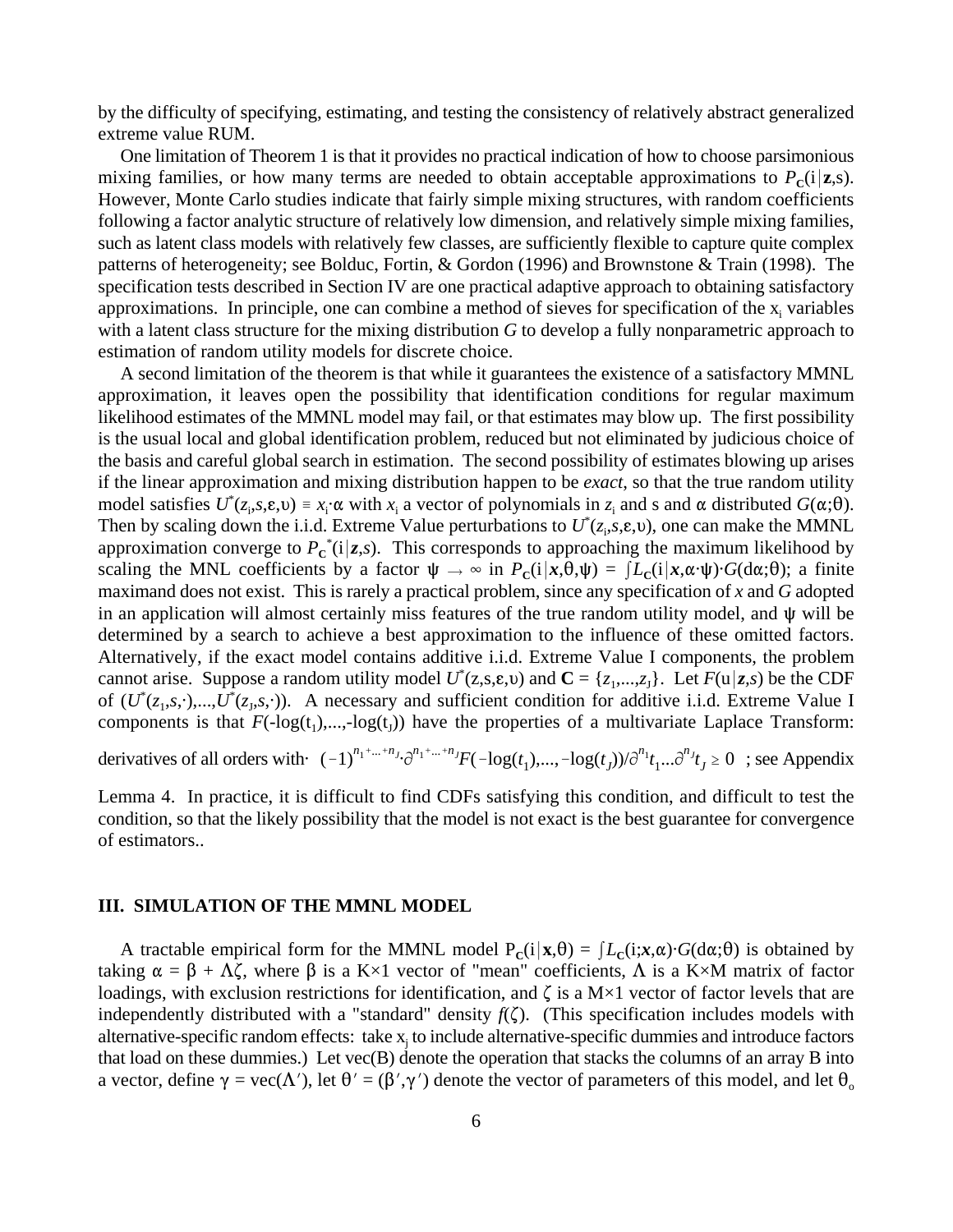denote the true value of  $\theta$ . Define  $x_c(\zeta) = \sum_{j \in C} x_j \cdot L_c(j; x, \beta + \Lambda \zeta)$  and let  $x_{ic}(\zeta) = x_i - x_c(\zeta)$ . Let  $\mathbf{E}_{\zeta|i}$ 

denote an expectation with respect to the density of  $\zeta$  conditioned on the event that i is chosen; i.e., the density  $L_c(i; x, \beta+\Lambda\zeta) \cdot f(\zeta)/\int L_c(i; x, \beta+\Lambda\zeta) \cdot f(\zeta) d\zeta$ . Then  $P_c(i|x, \theta) = \mathbf{E}_\zeta L_c(i; x, \beta+\Lambda\zeta)$ ,  $\nabla_\beta \log P_c(i|x, \theta) =$  $\mathbf{E}_{\zeta | i} x_{iC}(\zeta)'$  and  $\nabla_{\gamma} \log P_C(i | \mathbf{x}, \theta) = \text{vec}(\mathbf{E}_{\zeta | i} \zeta x_{iC}(\zeta)).$ 

#### *Simulation of the MMNL Probabilities and their Derivatives*

If the integral  $P_c(i|x, \theta) = \mathbf{E}_c L_c(i; x, \beta + \Lambda \zeta)$  can be obtained analytically, or by computationally feasible numerical integration of low dimension, then conventional maximum likelihood can be used to estimate  $\theta$ . Otherwise, it is possible to simulate  $P_c(i|x,\theta)$  and its derivatives, and use these simulation approximations for statistical inference. Make Monte Carlo draws  $\zeta_p$ ,  $p = 1,...,r$ , from  $f(\zeta)$ . Let  $\mathbf{E}_r$ denote an empirical expectation with respect to a simulation sample of size r. Then,

(4) 
$$
P_{\mathbf{C}}^{\mathbf{r}}(\mathbf{i}|\mathbf{x},\theta) = \sum_{p=1}^{r} L_{\mathbf{C}}(\mathbf{i};\mathbf{x},\beta+\Lambda\zeta_{p}) \equiv \mathbf{E}_{\mathbf{r}} L_{\mathbf{C}}(\mathbf{i};\mathbf{x},\beta+\Lambda\zeta)
$$

is a positive, unbiased estimator of  $P_c(i|x,\theta)$  that is continuous and continuously differentiable to all orders in  $\theta$ . The derivatives of log  $P_c(i|\mathbf{x},\theta)$  involve conditional expectations  $\mathbf{E}_{\zeta|i}$   $b(\zeta)$  =  ${\bf E}_c b \zeta$ )  $L_c(i; x, \beta + \Lambda \zeta)$  / $P_c(i | x, \theta)$  for various functions *b*( $\zeta$ ). These expectations are simulated by

(5) 
$$
E_{r|i} b(\zeta) = \{E_r b(\zeta) \cdot L_C(i; x, \beta + \Lambda \zeta)\}/P_C^{r}(i|x, \theta),
$$

which is again continuously differentiable to all orders in  $\theta$ . This can be interpreted as importance sampling with draws from  $f(\zeta)$  as the comparison density. The simulator  $\mathbf{E}_{r|i}b(\zeta)$  is not unbiased in general because of the appearance of the simulator  $P_{\rm c}^{\rm r}(i|x,\theta)$  in the denominator. Similarly, the simulator log  $P_{\rm c}$ <sup>r</sup>(i|x, $\theta$ ) of log  $P_{\rm c}$ (i|x, $\theta$ ) is not unbiased because of the nonlinear transformation. However, all the simulators above are consistent when  $r \rightarrow \infty$ . It is possible to get unbiased, but no longer continuous, estimates of  $E_{\text{r}}$   $b(\zeta)$  using an acceptance/rejection procedure that accepts draws that would produce i as the choice. Some computations require the second derivatives of  $\log P_{\rm c}(i|x,\theta)$ ; these are given in Appendix Lemma 5. In applications, these second derivatives can alternately be obtained by numerical differentiation of the formulas for the first derivatives.

In the statistical procedures to be discussed next, it will be critical that the simulators satisfy a condition of *stochastic equicontinuity*, which requires that they not "chatter" as  $\theta$  changes. This is easily accomplished by keeping the draws  $\zeta_p$  fixed during iterative procedures that adjust  $\theta$ ; this can be done by storing the  $\zeta_p$  or by regenerating them from fixed seeds.

#### *Maximum Simulated Likelihood Estimation (MSLE)*

Maximum Simulated Likelihood Estimation (MSLE) finds an estimator  $\theta_N$  that maximizes the simulated log likelihood,  $\mathbf{E}_{\text{N}}$  log  $\text{P}_{\text{C}}^{\text{r}}(\text{i}|x,\theta)$ , with  $\mathbf{E}_{\text{N}}$  denoting empirical expectation for a random sample of size N. Hajivassiliou & McFadden (1997) show that under mild regularity conditions and a stochastic equicontinuity property, and  $rN^{-1/2} \to \infty$  as  $N \to \infty$ , the MSLE estimator  $\theta_N$  is asymptotically equivalent to the classical maximum likelihood estimator. However, estimators that are relatively free of simulation bias in moderate samples are likely to require r considerably larger than  $N^{1/2}$ . Monte Carlo draws need not be independent across observations, or across the simulators of different derivatives that may be used in iterative search for  $\theta_N$ . It is also possible to allow dependence across the different simulation draws, provided there is sufficient mixing for them to satisfy an central limit property. In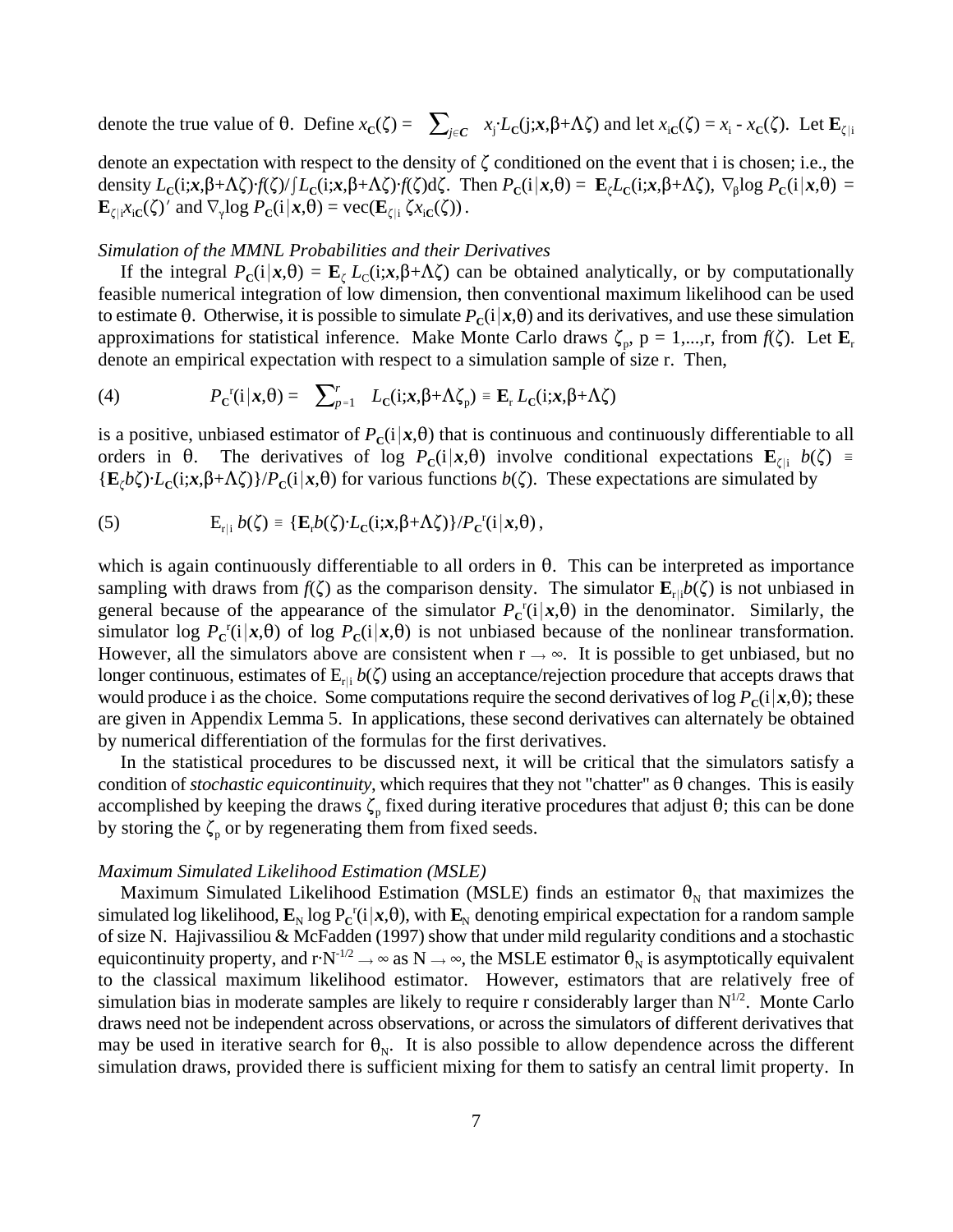particular, Train (2000) has found that patterned pseudo-random numbers such as Halton sequences give estimators that in Monte Carlo studies give lower mean square errors than independent random draws. We give an estimator for the asymptotic covariance matrix of  $\theta_N$  only for the case of independent simulators across observations. Define the arrays

(6) 
$$
\Gamma_{N}(\theta) = -\mathbf{E}_{N} \nabla_{\theta \theta} \log P_{C}^{r}(i|\mathbf{x}, \theta) \quad \text{and} \quad \Delta_{N}(\theta) = \mathbf{E}_{N} \{ \nabla_{\theta} \log P_{C}^{r}(i|\mathbf{x}, \theta) \} \{ \nabla_{\theta} \log P_{C}^{r}(i|\mathbf{x}, \theta) \}'
$$

As  $r \to \infty$ , both  $\Gamma_N(\theta_N)$  and  $\Delta_N(\theta_N)$  converge to  $\Omega_N(\theta_0) = \mathbf{E}_N{\lbrace \nabla_\theta \log P_C(i|\mathbf{x},\theta_0) \rbrace } {\lbrace \nabla_\theta \log P_C(i|\mathbf{x},\theta_0) \rbrace }$ ', so that  $\Gamma_N(\theta_N)^{-1}$  and  $\Delta_N(\theta_N)^{-1}$  are consistent estimators of the asymptotic covariance estimator. However, for finite r,  $\Delta_N(\theta_N)$  is larger than  $\Gamma_N(\theta_N)$  due to simulation noise, and  $\Delta_N(\theta_N)$  decreases as r increases. Consequently,  $\Delta_N(\theta_N)^{-1}$  may substantially underestimate the covariance of the estimator when r is finite, and may suggest erroneously that increasing r decreases the precision of the estimator. For this reason, we recommend the *robust asymptotic covariance matrix estimator*  $\Gamma_N(\theta_N)^{-1}\Delta_N(\theta_N)\Gamma_N(\theta_N)^{-1}$  that is associated with quasi-maximum likelihood estimation; see Newey & McFadden (1994, p. 2160).

#### *Method of Simulated Moments*

Let  $d_i$  denote an indicator that is one when i is chosen, zero otherwise, and let  $\mathbf{d} = (d_1, ..., d_l)$ . A classical method of moments estimator for  $\theta$  can be based on the condition that the *generalized residual*  $d_i$  -  $\mathbf{E}_i L_c(i; x, \beta + \Lambda \zeta)$ , evaluated at the true parameters, is orthogonal in the population to any *instrument vector*  $W_i(x, \theta)$  that has the dimension of  $\theta$ . Write this moment as

(7) 
$$
m(\theta; \mathbf{d}, \mathbf{x}) = \sum_{i \in C} \{d_i - \mathbf{E}_{\zeta} L_{\zeta}(i; \mathbf{x}, \beta + \Lambda \zeta)\} \cdot W_i(\mathbf{x}, \theta).
$$

Define  $s_i(\theta; \mathbf{x}) = \nabla_{\theta} \log P_{\theta}(i | \mathbf{x}, \theta)$ . When  $W_i(\mathbf{x}, \theta) = s_i(\theta; \mathbf{x})$ ,  $m(\theta; \mathbf{d}, \mathbf{x})$  reduces to the score of an observation and the classical method of moments estimator coincides with the maximum likelihood estimator. However, any instrument vector  $W_i(x, \theta)$  whose covariance matrix with  $s_i(\theta, x)$  is of maximum rank can be used to obtain estimators that are consistent and  $N^{1/2}$  asymptotically normal, but in general less than fully efficient. A Method of Simulated Moments (MSM) estimator for MMNL is obtained by replacing  $P_c(i|x, \theta)$  in the generalized residual by the *unbiased* simulator  $P_c^c(i|x, \theta)$  and using *statistically independent* simulators (as necessary) to obtain the instrument vector  $W_i(x, \theta)$  for a simulator  $m^r(\theta; \mathbf{d}, \mathbf{x})$  of  $m(\theta; \mathbf{d}, \mathbf{x})$ . The MSM estimator  $\theta_N$  is a root of  $\mathbf{E}_N m^r(\theta; \mathbf{d}, \mathbf{x})$ . McFadden (1989) shows that under mild regularity conditions, including stochastic equicontinuity, the MSM estimator  $\theta_N$  is consistent and asymptotically normal. It is not necessary for this result that r increase with N, so long as the simulators of the generalized residuals are independent or satisfy a weaker condition that is sufficient for a central limit theorem to operate across observations. The array  $\Psi_N(\theta_N)^{-1}\Sigma_N(\theta_N)\Psi_N(\theta_N)^{-1}$ consistently estimates the asymptotic covariance matrix of  $\theta_N$ , where

$$
\Psi_{N}(\theta) = -\mathbf{E}_{N} \sum_{i \in C} \{ \nabla_{\theta} P_{C}^{r}(i|\mathbf{x}, \theta) \} W_{i}^{\prime} = -\mathbf{E}_{N} \sum_{i \in C} \{ \mathbf{E}_{r} \begin{bmatrix} x_{iC}(\zeta)^{\prime} \\ vec(\zeta x_{iC}(\zeta)) \end{bmatrix} L_{C}(i; \mathbf{x}, \beta + \Lambda \zeta) \} W_{i}^{\prime},
$$
\n
$$
\Sigma_{N}(\theta) = \mathbf{E}_{N} \{ \sum_{i \in C} W_{i} P_{C}^{r}(i|\mathbf{x}, \theta) W_{i}^{\prime} - \left[ \sum_{i \in C} W_{i} P_{C}^{r}(i|\mathbf{x}, \theta) \right] \left[ \sum_{i \in C} W_{i} P_{C}^{r}(i|\mathbf{x}, \theta) \right]^{\prime} \}.
$$

The MSLE method is asymptotically efficient, but the computational advantages of the MSM method may offset the loss of statistical efficiency. The more highly correlated  $W_i(x, \theta)$  with  $s_i(\theta, x)$ , the more efficient the MSM estimator. An obvious candidate for  $W_i(x, \theta)$  is the simulated score  $s_i^r(\theta; x)$ . Large r will be needed to simulate  $s_i(\theta, x)$  accurately and achieve high efficiency. However, it is possible to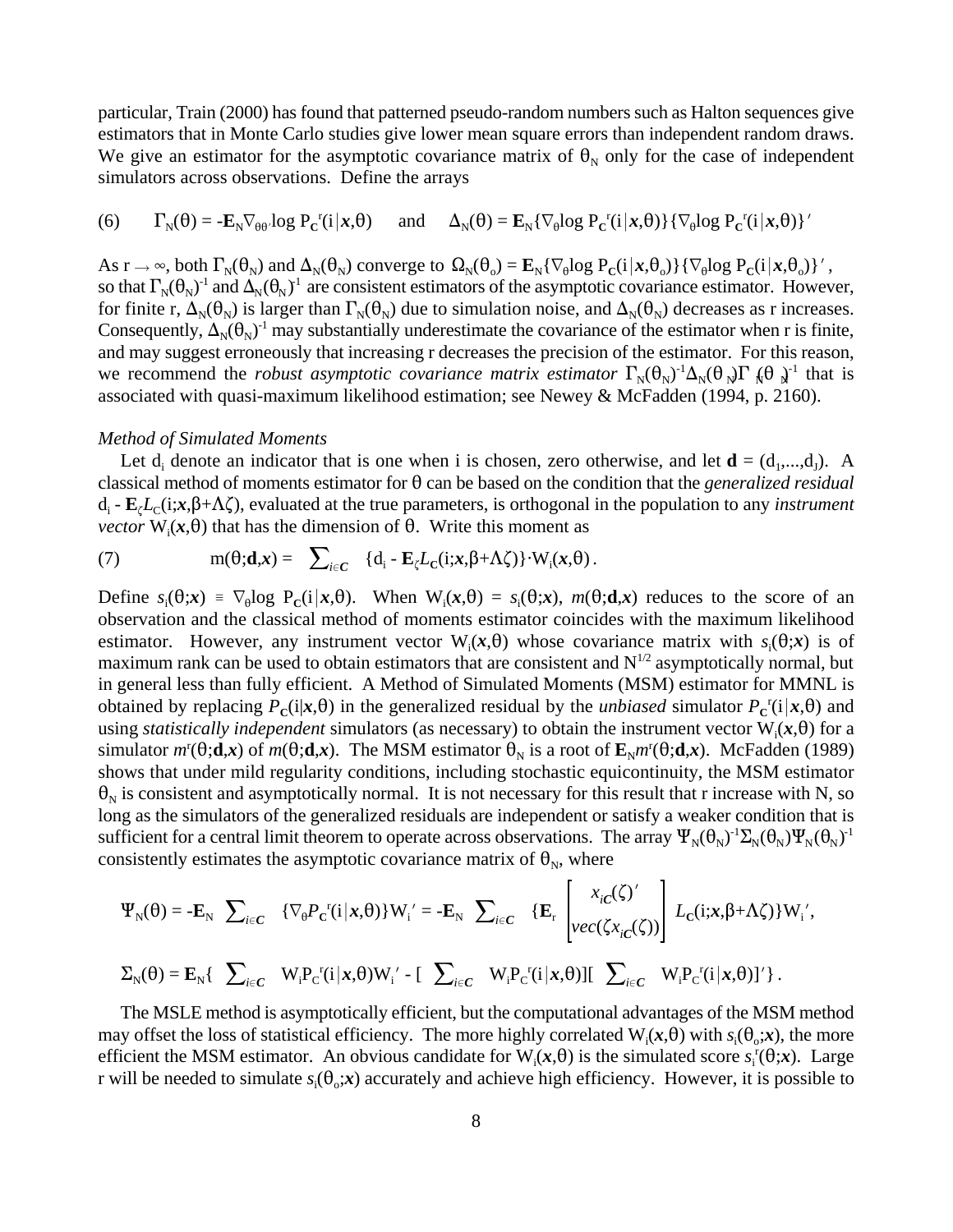obtain a computationally convenient instrument vector that is fairly highly correlated with  $s_i(\theta; \mathbf{x})$ , and will as a consequence yield moderately efficient MSM estimates at low computational cost. Using the approach of Talvitie (1974), make a second-order Taylor's expansion of the multinomial logit function  $L_c(i; x, \beta+\Lambda\zeta)$  in  $\zeta$  around  $\zeta = 0$ , and take the expectation of this approximation with respect to  $\zeta$ ,

(8) 
$$
\mathbf{E}_{\zeta}L_{\zeta}(i;\mathbf{x},\beta+\Lambda\zeta)\approx L_{\zeta}(i;\mathbf{x},\beta)\cdot\{1+\frac{1}{2}\operatorname{tr}(\Lambda'Q_{i\zeta}\Lambda)\},
$$

where  $Q_{iC} = x_{iC}x_{iC}$  -  $\sum_{j \in C} L_C(j; x, \beta)x_{iC}x_{jC}$  and  $x_{iC} = x_i$  -  $\sum_{j \in C} x_jL_C(j; x, \beta)$ . Because the Taylor's

expansion is not uniformly convergent, this is a poor approximation to the MMNL response probability itself. However, it provides an easily computed approximation to  $s_i(\theta_{\alpha}, x)$ : Make a linear approximation  $\log \{1 + \frac{1}{2} \text{tr}(\Lambda' Q_{iC} \Lambda)\} \approx \frac{1}{2} \text{tr} \{\Lambda' Q_{iC} \Lambda\}$ , and take the gradient of the log of (8) with respect to  $\theta$ , ignoring the dependence of  $Q_i$  on  $\beta$ , to obtain  $W_i(x,\theta)' = [x_i e \text{ vec}(Q_i \Delta)']$ . For preliminary estimation,  $\beta$  can be set to simple MNL coefficient estimates and  $\Lambda$  can be any matrix of full column rank that respects the exclusion restrictions present in the model. Limited Monte Carlo evidence suggests that use of these easily computed instruments will often yield MSM estimators with asymptotic efficiencies over 90 percent.<sup>3</sup>

#### **IV. SPECIFICATION TESTING**

Because the MMNL model requires use of simulation methods, it is useful to have a specification test based solely on MNL model estimates that determine if mixing is needed. The next result describes a Lagrange Multiplier test for this purpose. This test has the pivotal property that its asymptotic distribution under the null hypothesis that the correct specification is MNL does not depend on the parameterization of the mixing distribution under the alternative.

**Theorem 2.** *Consider choice from a set*  $C = \{1,...,J\}$ . Let  $x_i$  be a 1×K *vector of attributes of alternative* i. From a random sample  $n = 1,...,N$ , estimate the parameter  $\alpha$  in the simple MNL model

 $L_{\text{C}}(\text{i}; x, \alpha) = -e^{x_i \alpha}/\sum_{j \in C} e^{x_j \alpha}$  , using maximum likelihood; construct artificial variables

(9) 
$$
z_{ti} = \frac{1}{2}(x_{ti} - x_{tC})^2 \quad with \quad x_{tC} = \sum_{j \in C} x_{tj} \cdot L_C(j; \mathbf{x}, \hat{\alpha})
$$

*for selected components* t *of x*<sup>i</sup> , *and use a Wald or Likelihood Ratio test for the hypothesis that the* artificial variables  $z_{\rm i}$  *should be omitted from the MNL model. This test is asymptotically equivalent to a Lagrange multiplier test of the hypothesis of no mixing against the alternative of a MMNL model*  $P_c(i|\mathbf{x},\theta) = [L_c(i;\mathbf{x},\alpha) \cdot G(d\alpha;\theta)$  with mixing in the selected components t of  $\alpha$ . The degrees of freedom *equals the number of artificial variables*  $z<sub>i</sub>$  *that are linearly independent of x.* 

The proof is given in the Appendix. To examine the operating characteristics of the test, we carried out two simple Monte Carlo experiments for choice among three alternatives, with random utility functions

 $3$ These instruments are similar to instruments for the multinomial probit model proposed independently by Ruud (1996).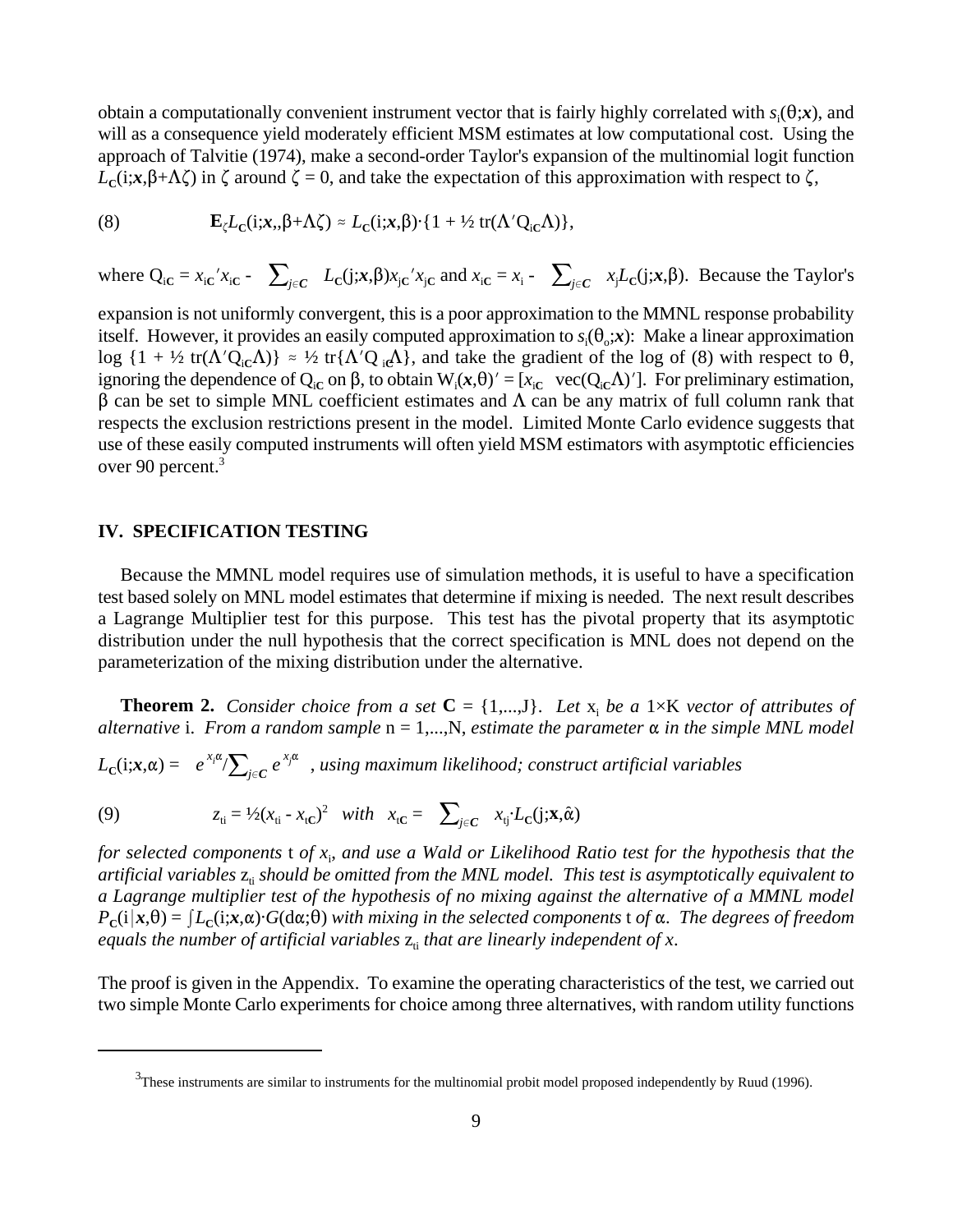$u_i = \alpha_1 x_{1i} + \alpha_2 x_{2i} + \varepsilon_i$ . The disturbances  $\varepsilon_i$  were i.i.d. Extreme Value Type I. In the first experiment, the covariate were distributed as described below:

| Variable | Alternative 1                       | Alternative 2                       | Alternative 3 |
|----------|-------------------------------------|-------------------------------------|---------------|
|          | $\pm\frac{1}{2}$ w.p. $\frac{1}{2}$ |                                     |               |
|          | $\pm\frac{1}{2}$ w.p. $\frac{1}{2}$ | $\pm\frac{1}{2}$ w.p. $\frac{1}{2}$ |               |

The parameter  $\alpha_2 = 1$  under both the null and the alternative. The parameter  $\alpha_1 = 0.5$  under the null hypothesis, and under the alternative  $\alpha_1 = 0.5 \pm 1$  w.p. 1/2. We carried out 1000 repetitions of the test procedure for a sample of size  $N = 1000$  and choices generated alternately under the null hypothesis and under the alternative just described, using likelihood ratio tests for the omitted variable  $z_{1i}$ . The results are given below:

|     |      | Nominal Significance Level Actual Significance Level Power Against the Alternative |
|-----|------|------------------------------------------------------------------------------------|
| 10% | 8.2% | 15.6%                                                                              |
| 5%  | 5.0% | 8.2%                                                                               |

The nominal and actual significance levels of the test agree well. The power of the test is low, and an examination of the estimated coefficients reveals that the degree of heterogeneity in tastes present in this experiment gives estimated coefficients close to their expected values. Put another way, this pattern of heterogeneity is difficult to distinguish from added extreme value noise.

In the second experiment, the covariates are distributed as shown below:

| Variable  | Alternative 1                       |                                     | Alternative 2   Alternative 3 |
|-----------|-------------------------------------|-------------------------------------|-------------------------------|
| $X_1$     | $\pm\frac{1}{2}$ w.p. $\frac{1}{2}$ | $\pm\frac{1}{2}$ w.p. $\frac{1}{2}$ |                               |
| $\Lambda$ | $\pm\frac{1}{2}$ w.p. $\frac{1}{2}$ | $\pm\frac{1}{2}$ w.p. $\frac{1}{2}$ |                               |

The utility function is again  $u_i = \alpha_1 x_{1i} + \alpha_2 x_{2i} + \varepsilon_i$ . Under the null hypothesis,  $\alpha_1 = \alpha_2 = 1$ , while under the alternative  $(\alpha_1, \alpha_2) = (2,0)$  w.p.  $\frac{1}{2}$  and  $(0,2)$  w.p.  $\frac{1}{2}$ . Again, 1000 repetitions of the tests are made for  $N = 1000$  under the null and the alternative; the results are given below:

|     |      | Nominal Significance Level   Actual Significance Level   Power Against the Alternative |
|-----|------|----------------------------------------------------------------------------------------|
| 10% | 9.7% | 52.4%                                                                                  |
| 5%  | 3.9% | 39.8%                                                                                  |

In this case where mixing is across utility functions of different variables, the test is moderately powerful. It remains the case in this example that the estimated coefficients in the MNL model without mixing are close to their expected values.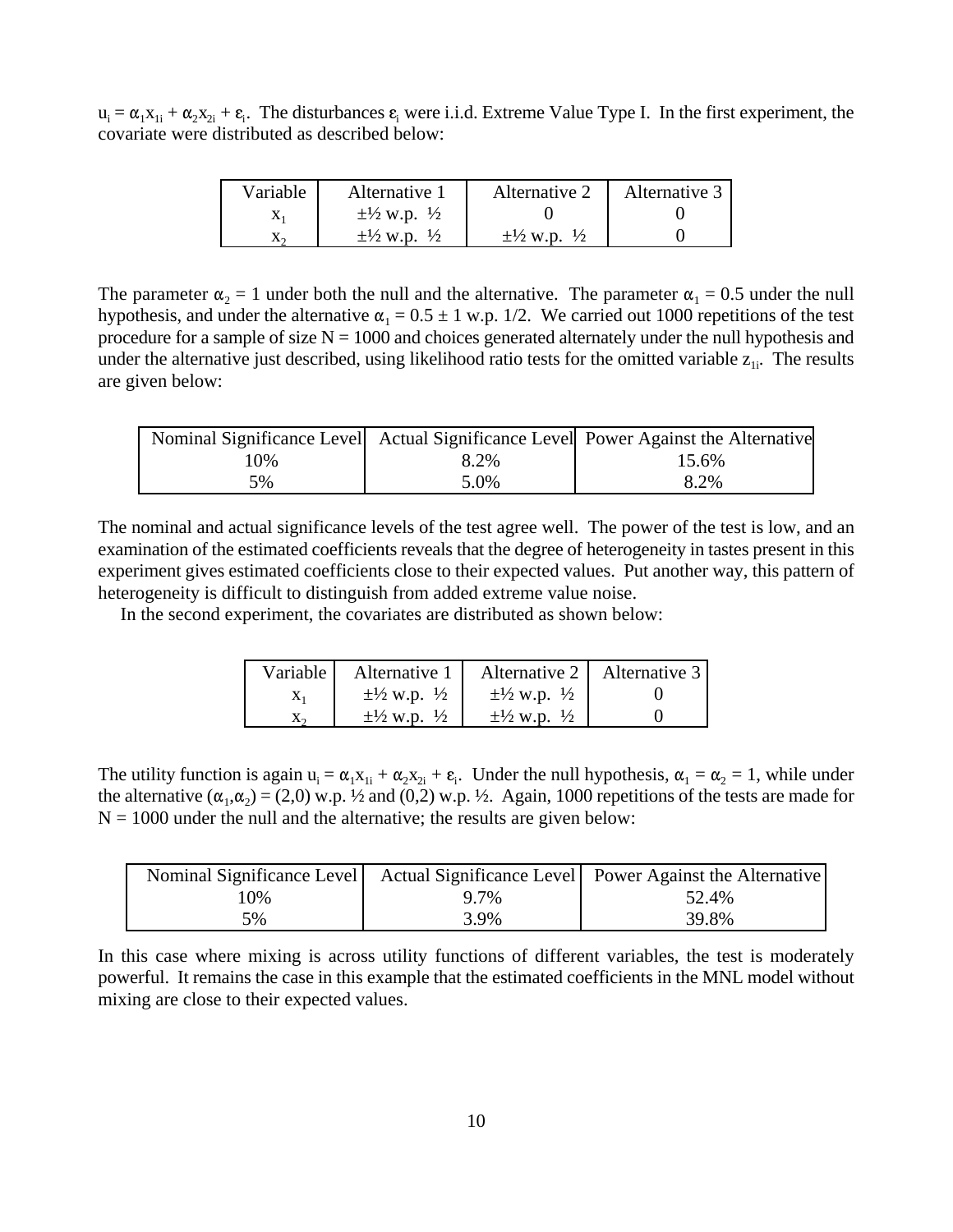#### *Testing the Adequacy of a Mixing Distribution*.

Suppose one has estimated a MMNL model in which the MNL parameters  $\alpha = \beta + \Lambda \zeta$  are mixed by a base density  $f(\zeta)$ , and the object is to test whether *additional* mixing is needed to describe the sample. The choice probability under the alternative is

(10) 
$$
P_{\mathbf{C}}(\mathbf{i}|\mathbf{x},\theta,\lambda) = \int \{ \int L_{\mathbf{C}}(\mathbf{i};\mathbf{x},\beta+\Lambda\zeta+\lambda^{1/2}\odot\mathbf{v}) \cdot f(\zeta) d\zeta \} \cdot h(\mathbf{v}) d\mathbf{v},
$$

where  $\beta$  is a K×1 vector,  $\Lambda$  is a factor loading matrix, v is K×1 with mean zero and unit variances,  $\lambda$  is a k×1 vector of variances, K-T of which are maintained at zero,  $\lambda^{1/2}$  denotes the component-wise square root, and  $\odot$  denotes the component by component direct product. The null hypothesis is that the data are generated by this model with  $\lambda = 0$ ; i.e., a mixed MNL model with latent factors  $\zeta$  determining the choice probabilities, versus the alternative that up to T additional factors, with density  $h(\cdot)$ , are needed. The following theorem, proved in the Appendix, gives a Lagrange Multiplier test for this hypothesis:

**Theorem 3.** Suppose the base model  $P_c(i|x,\theta) = \int L_c(i;x,\beta + \Lambda \zeta) f(\zeta) d\zeta$  has been estimated by *MSLE, using Monte Carlo draws*  $\zeta^k$  *from*  $f(\cdot)$  *for*  $k = 1,...,r$ . *Construct the quantities* 

$$
x_c^k = \sum_{j \in C} x_j L_c(j; x, \beta + \Lambda \zeta^k), z_{ti}^k = \frac{1}{2}(x_{ti} - x_{tc}^k)^2, z_{tc}^k = \sum_{j \in C} z_{ti}^k \cdot L_c(j; x, \beta + \Lambda \zeta^k),
$$
  
\n
$$
v_i = \frac{1}{r \cdot P_c^r(i|x, \theta)} \cdot \sum_{k=1}^r (x_i - x_c^k) \cdot L_c(i; x, \beta + \Lambda \zeta^k),
$$
  
\n
$$
w_i = \frac{1}{r \cdot P_c^r(i|x, \theta)} \sum_{k=1}^r vec(\zeta^k(x_i - x_c^k))' L_c(i; x, \beta + \Lambda \zeta^k),
$$
  
\n
$$
y_{ti} = \frac{1}{r \cdot P_c^r(i|x, \theta)} \sum_{k=1}^r (z_{ti} - z_{tc}^k) \cdot L_c(i; x, \beta + \Lambda \zeta^k),
$$

*where all parameters are set to the base model estimates. A regression over alternatives and observations of the integer* 1 *on the variables*  $v_i$ ,  $w_i$ , *and*  $y_i$  *for*  $t = 1,...,T$  *and an F-test for the significance of the variables in this regression is asymptotically equivalent to a Lagrange Multiplier test of the hypothesis of no additional mixing in the coefficients of*  $x_i$  *for*  $t = 1,...,T$ .

In light of the Monte Carlo results in the base case of no mixing, one can expect this test to have relatively low power. Hence, for use as a diagnostic for model specification, one will want to err on the side of admitting too much potential heterogeneity, and use a rejection region with a large nominal significance level.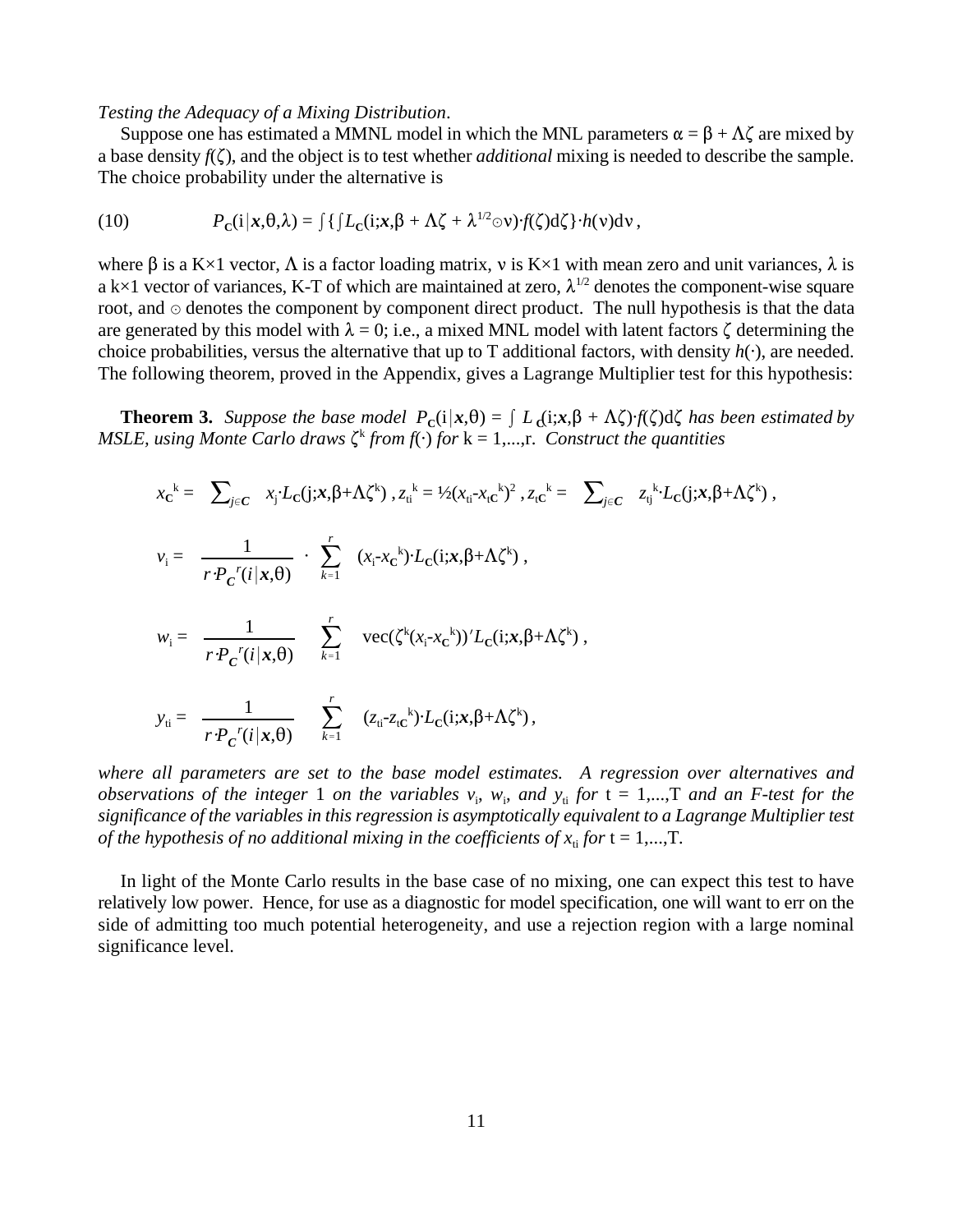#### **V. AN APPLICATION: DEMAND FOR ALTERNATIVE VEHICLES**

The State of California suffers from air pollution generated by conventional gasoline-powered vehicles, and the State is in the process of mandating quotas for alternative-fueled vehicles: methanol, compressed natural gas (CNG), or electric. An important policy question is consumer acceptance of these alternative vehicles, and the extent to which subsidies will be necessary to stimulate consumer demand to the levels required by the quotas. Brownstone *et al* (1996) have carried out a conjoint analysis study of preferences between alternative vehicles. The study has 4654 respondents, each of whom was asked to choose among six alternatives. The alternatives were described in terms of the variables defined in Table 1. We do not alter the variable transformations used in the original study, but note that the dependence of their specification on the price of an alternative and on income fails the quasi-convexity condition for conditional indirect utility that comes from economic consumer theory. An experimental design was used to select the offerings of six alternatives from 120 possible profiles, distinguished by four fuels (gasoline, methanol, CNG, electric), five sizes (mini, subcompact, compact, midsize, large), and six body types (regular car, sports car, truck, van, station wagon, sports utility vehicle).

Table 2 gives a MMNL model estimated by Brownstone & Train (1998). This model includes four random effects, associated with the following variables: Dummy for non-EV, Dummy for non-CNG, Size, and Luggage Space. The segment of the table headed "Variables" gives estimates of the  $\beta$ parameters, and the segment headed "Random Effects" gives the factor loading  $\Lambda$  on standard normal factors, with an independent factor for each of the random effects above. Then, the coefficients are estimates of the standard deviations of these random effects. The estimation uses 250 replications per observation, and MSLE. The parameter estimates show strong random effects, with magnitudes large enough to suggest that they are capturing correlation structure in unobservables in addition to variation in tastes. The variables and random effects included in this model are the result of a classical selection procedure that estimated alternative MMNL models and used a likelihood ratio test to select from them. A likelihood ratio test at the five percent level shows that this model fits significantly better than a simple MNL model (given in Table 3). The table gives estimates of the standard errors of the coefficients for 250 replications, and also for 50 replications. The columns headed "Asymptotic" give standard errors using  $\Delta_N(\theta_N)^{-1}$ . As noted in Section III, while this estimator is consistent, for moderate r it can underestimate covariances and lead to the perverse conclusion that standard errors increase when the number of simulation draws rises. The columns headed "Robust" give standard errors using the recommended covariance matrix estimator  $\Gamma_N(\theta_N)^{-1}\Delta_N(\theta_N)\Gamma_N(\theta_N)^{-1}$ . The "Robust" standard errors fall with number of repetitions, as expected. In general, using the "Asymptotic" covariance formula with 250 replications results in a ten to twenty percent underestimate of standard errors of coefficients, compared to the "Robust" formula.

Table 3, Model 1, is a simple MNL model  $L_c(i; x, \beta)$  fitted to the data; these estimates are taken from Brownstone & Train (1998). Model 2 adds the artificial variables defined in Theorem 2; i.e., given the

base MNL model  $L_c(i; x, \beta)$  and  $x_c = \sum_{j \in C} x_j L_c(j; x, \beta)$ , with  $\beta$  set equal to its MNL estimator, define

the artificial variables  $z_{ti} = \frac{1}{2}(x_{ti} - x_{tC})^2$  for variables t where heterogeneity is suspected, and estimate the MNL model with the original x variables and the additional artificial variables. The list of artificial variables may include variables t which have the coefficient  $\beta_t$  constrained to zero in the base MNL model; these are interpreted as pure random effects. A likelihood ratio test at the five percent significance level rejects the null hypothesis of no mixing. The individual T-statistics for the artificial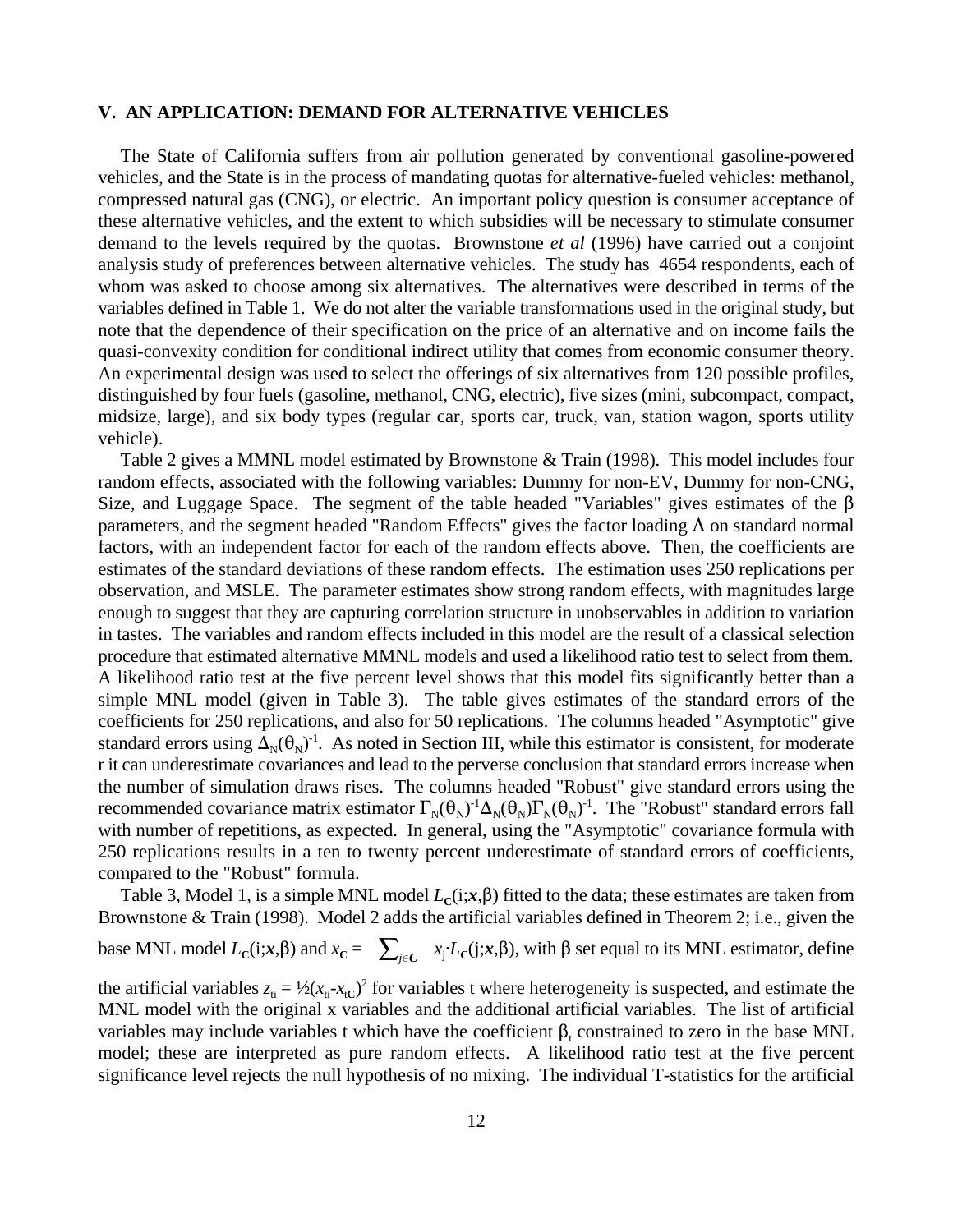variables are not necessarily a reliable guide to the location of significant mixing, due to lack of independence, and due to the possibility of correlation across alternatives in unobserved attributes. However, the results (based on T-statistics exceeding one in magnitude) suggest that there may be taste variation in the following variable coefficients: Non-EV, Non-CNG, Size, Luggage space, Operating Cost, and Station Availability. The first four of these were included in the Brownstone-Train model in Table 2; the last two are additional factors where mixing may be present. Our specification testing procedure is easier and quicker than the Brownstone-Train method. All the factors identified in their search were picked up by our procedure, as were some additional candidates.

Table 4 gives a MMNL model which includes the six random effects identified as possibly significant by the artificial variable test in Table 3, using T-statistics greater than one in magnitude as the selection criterion. The MMNL estimates show that there is significant mixing in each of these factors. Likelihood ratio tests show that this model is a significant improvement on the model in Table 2. Further exploration with additional factors in the MMNL model finds that there are several factor combinations that will fit as well or marginally better than the model in Table 4, and that some of these combinations will place weight on factors that were excluded by the artificial variable selection procedure, and will lower the significance of some of the factors previously included. These results reflect the inherent difficulty of identifying the factor structure of unobserved utility from observed data on discrete choices, but may also indicate more conventional specification issues such as omitted observed variables or interactions.

#### **VI. CONCLUSIONS**

This paper has established that MMNL models, estimated using MSLE or MSM, provide a flexible and computationally practical econometric method for economic discrete choice that is postulated to come from utility maximization. First, a general approximation property is established. Second, estimation of parametric MMNL models by MSLE or MSE is shown to provide estimates with good statistical properties, and easily computed fairly efficient instruments are provided for MSE. Third, simply computed specification tests are developed that allow one to test for the presence of mixing, or for the presence of omitted mixing factors. Finally, an application to the demand for alternatively-fueled vehicles shows that the method can detect and estimate significant mixing effects which can have a strong effect on the pattern of substitutability across alternatives.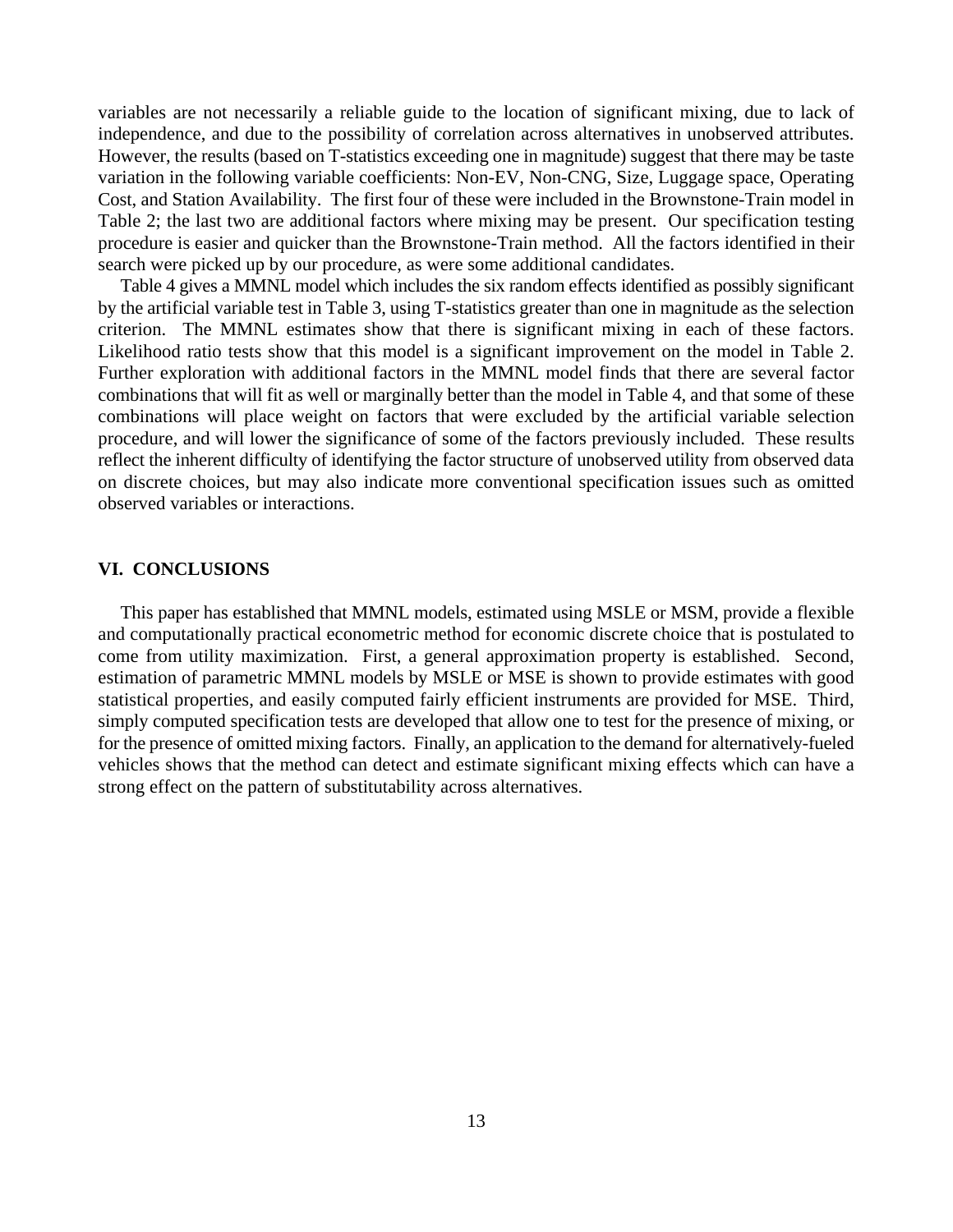| <b>Variable</b>        | <b>Definition</b>                                                                                |
|------------------------|--------------------------------------------------------------------------------------------------|
| Price/log(income)      | Purchase price (in thousands of dollars) divided by                                              |
|                        | log(household income in thousands)                                                               |
| Range                  | Hundreds of miles vehicle can travel between refuelings/rechargings                              |
| Acceleration           | Tens of seconds required to reach 30 mph from stop                                               |
| Top speed              | Highest attainable speed in hundreds of MPH                                                      |
| Pollution              | Tailpipe emissions as fraction of those for new gas vehicle                                      |
| <b>Size</b>            | $0 = \text{mini}, 0.1 = \text{subcompact}, 0.2 = \text{compact}, 0.3 = \text{mid-size or large}$ |
| "Big enough"           | 1 if household size $\geq$ 2 and vehicle is mid or large                                         |
| Luggage space          | Fraction of luggage space in comparable new gas vehicle                                          |
| Operating cost         | Cost per mile of travel (tens of cents): home recharging for                                     |
|                        | electric vehicle, station refueling otherwise                                                    |
| Station availability   | Fraction of stations that can refuel/recharge vehicle                                            |
| Sports utility vehicle | 1 if sports utility vehicle, 0 otherwise                                                         |
| Sports car             | 1 if sports car                                                                                  |
| Station wagon          | 1 if station wagon                                                                               |
| Truck                  | 1 if truck                                                                                       |
| Van                    | 1 if van                                                                                         |
| EV                     | 1 if electric vehicle (EV)                                                                       |
| Commute $<$ 5 & EV     | 1 if electric vehicle and commute $<$ 5 miles/day                                                |
| College $&$ EV         | 1 if electric vehicle and some college education                                                 |
| <b>CNG</b>             | 1 if compressed natural gas (CNG) vehicle                                                        |
| Methanol               | 1 if methanol vehicle                                                                            |
| College & Methanol     | 1 if methanol vehicle and some college education                                                 |

|  |  | <b>Table 1. Variable Definitions</b> |
|--|--|--------------------------------------|
|--|--|--------------------------------------|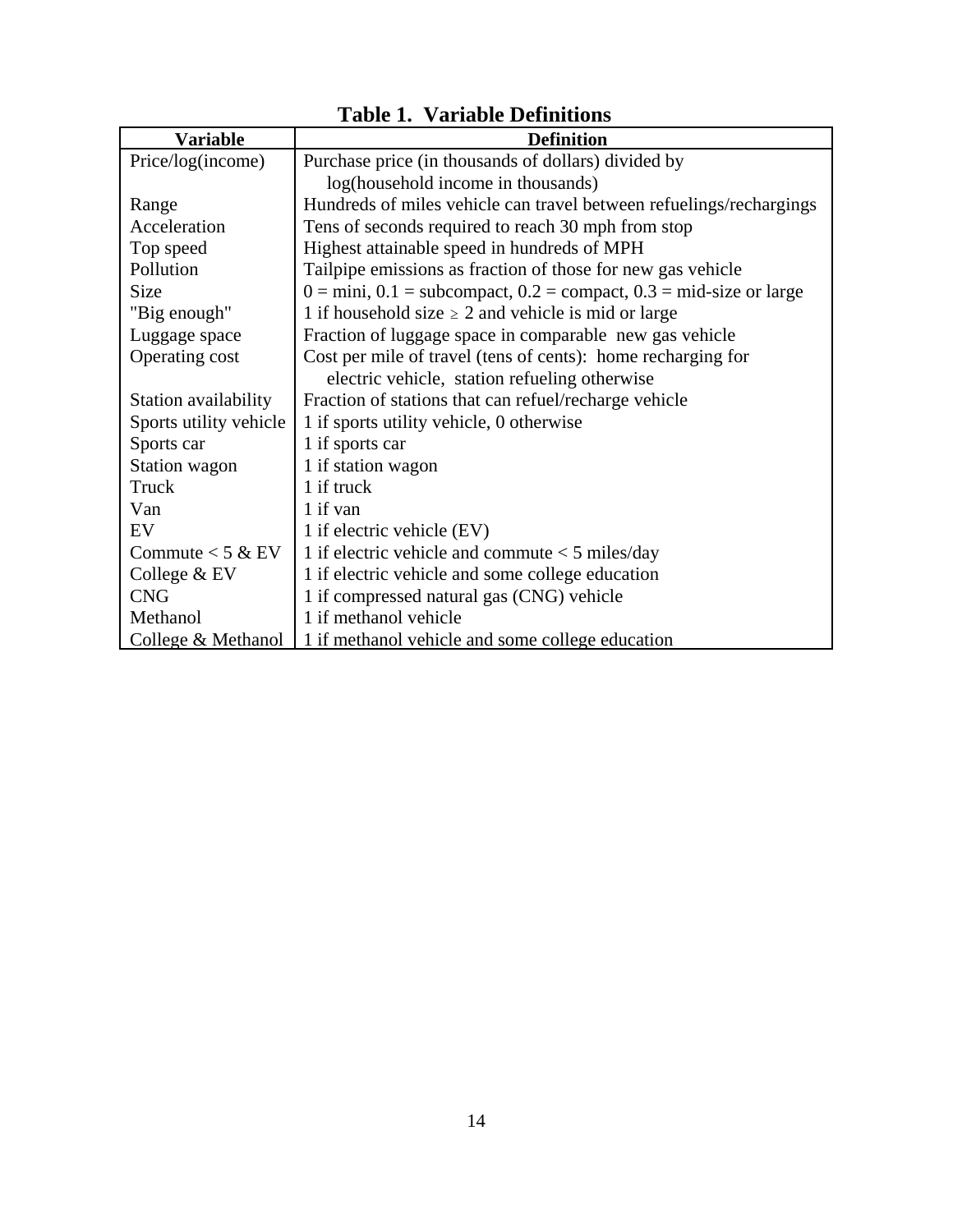|                        | <b>Parameter</b> | <b>Standard Error</b> |               | <b>Standard Error</b> |               |
|------------------------|------------------|-----------------------|---------------|-----------------------|---------------|
|                        | <b>Estimates</b> | 250 replications      |               | 50 replications       |               |
|                        |                  | <b>Asymptotic</b>     | <b>Robust</b> | <b>Asymptotic</b>     | <b>Robust</b> |
| <b>Variables</b>       |                  |                       |               |                       |               |
|                        |                  |                       |               |                       |               |
| Price/log(income)      | $-0.264$         | 0.0435                | 0.0452        | 0.0412                | 0.0525        |
| Range                  | 0.517            | 0.0581                | 0.0685        | 0.0511                | 0.1022        |
| Acceleration           | $-1.062$         | 0.1859                | 0.1990        | 0.1738                | 0.2519        |
| Top speed              | 0.307            | 0.1150                | 0.1184        | 0.1131                | 0.1188        |
| Pollution              | $-0.608$         | 0.1392                | 0.1420        | 0.1357                | 0.1546        |
| Size                   | 1.435            | 0.5082                | 0.4991        | 0.4945                | 0.5156        |
| "Big Enough"           | 0.224            | 0.1126                | 0.1166        | 0.1113                | 0.1220        |
| Luggage Space          | 1.702            | 0.4822                | 0.5854        | 0.4314                | 0.8971        |
| <b>Operating Cost</b>  | $-1.224$         | 0.1593                | 0.2069        | 0.1393                | 0.2998        |
| Station availability   | 0.615            | 0.1452                | 0.1536        | 0.1410                | 0.1757        |
| Sports utility vehicle | 0.901            | 0.1484                | 0.1486        | 0.1482                | 0.1493        |
| Sports car             | 0.700            | 0.1625                | 0.1513        | 0.1626                | 0.1518        |
| Station wagon          | $-1.500$         | 0.0674                | 0.0645        | 0.0674                | 0.0659        |
| Truck                  | $-1.086$         | 0.0556                | 0.0520        | 0.0555                | 0.0556        |
| Van                    | $-0.816$         | 0.0558                | 0.0468        | 0.0557                | 0.0471        |
| EV                     | $-1.032$         | 0.4249                | 0.5022        | 0.3777                | 0.6035        |
| Commute $<$ 5 & EV     | 0.372            | 0.1660                | 0.1763        | 0.1608                | 0.1927        |
| College & EV           | 0.766            | 0.2182                | 0.2374        | 0.2073                | 0.2796        |
| <b>CNG</b>             | 0.626            | 0.1482                | 0.1670        | 0.1391                | 0.2139        |
| Methanol               | 0.415            | 0.1464                | 0.1474        | 0.1440                | 0.1534        |
| College & Methanol     | 0.313            | 0.1243                | 0.1256        | 0.1223                | 0.1308        |
|                        |                  |                       |               |                       |               |
| <b>Random Effects</b>  |                  |                       |               |                       |               |
| Non-EV                 | 2.464            | 0.5414                | 0.7184        | 0.4428                | 1.0252        |
| Non-CNG                | 1.072            | 0.3773                | 0.4109        | 0.2781                | 0.5711        |
| Size                   | 7.455            | 1.8194                | 2.0408        | 1.5538                | 2.4734        |
| Luggage Space          | 5.994            | 1.2483                | 1.6617        | 1.0483                | 2.7719        |
| <b>Log Likelihood</b>  | $-7375.34$       |                       |               |                       |               |

# **Table 2: Mixed Logit for Alternative-Fueled Vehicle Choice**

Note: Parameter estimates are from Brownstone & Train (1996); standard error estimates are from this study.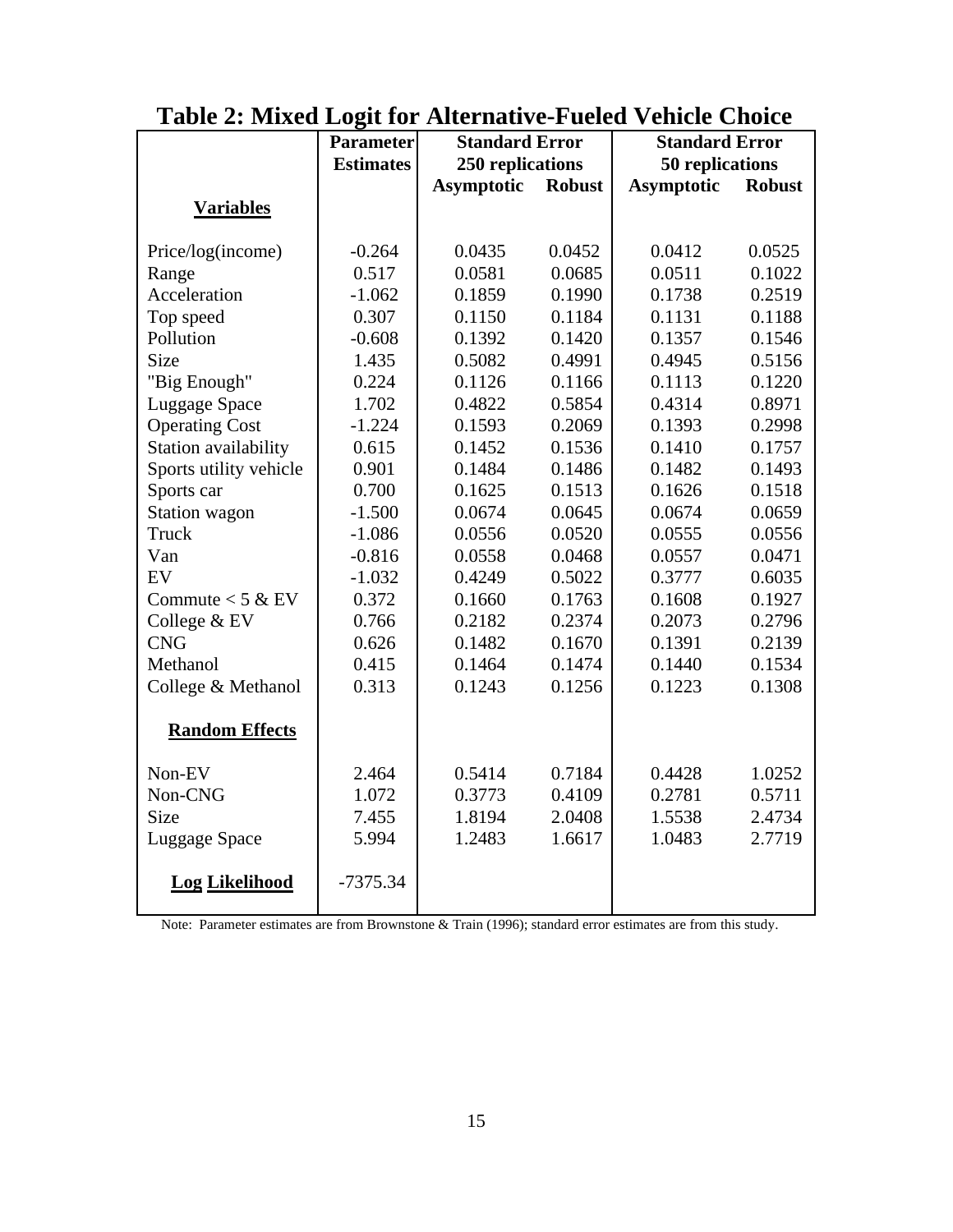|                             | Model 1                   |           | Model 2                   |           |
|-----------------------------|---------------------------|-----------|---------------------------|-----------|
| <b>Variables</b>            | <b>Parameter Estimate</b> | <b>SE</b> | <b>Parameter Estimate</b> | <b>SE</b> |
| Price/log(income)           | $-0.185$                  | 0.027     | $-0.4240$                 | 0.0298    |
| Range                       | 0.350                     | 0.027     | 0.5036                    | 0.0447    |
| Acceleration                | $-0.716$                  | 0.111     | $-0.9771$                 | 0.1263    |
| Top speed                   | 0.261                     | 0.080     | 0.3592                    | 0.0814    |
| Pollution                   | $-0.444$                  | 0.100     | $-0.6567$                 | 0.1161    |
| Size                        | 0.935                     | 0.311     | 1.4179                    | 0.3430    |
| "Big Enough"                | 0.143                     | 0.076     | 0.2248                    | 0.0845    |
| Luggage Space               | 0.501                     | 0.188     | 1.0161                    | 0.2574    |
| <b>Operating Cost</b>       | $-0.768$                  | 0.073     | $-1.1447$                 | 0.0897    |
| Station availability        | 0.413                     | 0.097     | 0.6350                    | 0.1074    |
| Sports utility vehicle      | 0.820                     | 0.144     | 0.8806                    | 0.1458    |
| Sports car                  | 0.637                     | 0.156     | 0.6869                    | 0.1580    |
| Station wagon               | $-1.437$                  | 0.065     | $-1.5229$                 | 0.0663    |
| Truck                       | $-1.017$                  | 0.055     | $-1.0776$                 | 0.0551    |
| Van                         | $-0.799$                  | 0.053     | $-0.8272$                 | 0.0542    |
| EV                          | $-0.179$                  | 0.169     | $-0.6979$                 | 0.2384    |
| Commute $<$ 5 & EV          | 0.198                     | 0.082     | 0.3102                    | 0.0840    |
| College & EV                | 0.443                     | 0.108     | 0.6863                    | 0.1145    |
| <b>CNG</b>                  | 0.345                     | 0.091     | 0.4216                    | 0.1056    |
| Methanol                    | 0.313                     | 0.103     | 0.4886                    | 0.1105    |
| College & Methanol          | 0.228                     | 0.089     | 0.3070                    | 0.0903    |
| <b>Artificial Variables</b> |                           |           |                           |           |
| Price/log(income)           |                           |           | 0.0019                    | 0.0927    |
| Range                       |                           |           | $-0.0349$                 | 0.0551    |
| Acceleration                |                           |           | $-1.3728$                 | 2.1388    |
| Top speed                   |                           |           | $-0.2071$                 | 0.6383    |
| Pollution                   |                           |           | 0.0977                    | 0.6764    |
| <b>Size</b>                 |                           |           | 21.5773*                  | 9.5000    |
| "Big enough"                |                           |           | 0.2837                    | 0.3832    |
| Luggage space               |                           |           | 3.8731*                   | 3.4638    |
| Operating cost              |                           |           | 4.2245*                   | 0.8369    |
| Station availability        |                           |           | $0.6741*$                 | 0.3781    |
| EV                          |                           |           | 2.3476*                   | 0.5704    |
| <b>CNG</b>                  |                           |           | 1.2364*                   | 0.4798    |
| <b>Log Likelihood</b>       | $-7391.83$                |           | $-7356.61$                |           |

**Table 3. Multinomial Logit Model**

Notes: Model 1 is from Brownstone & Train (1998). \* denotes the artificial variables with  $|T| > 1$ .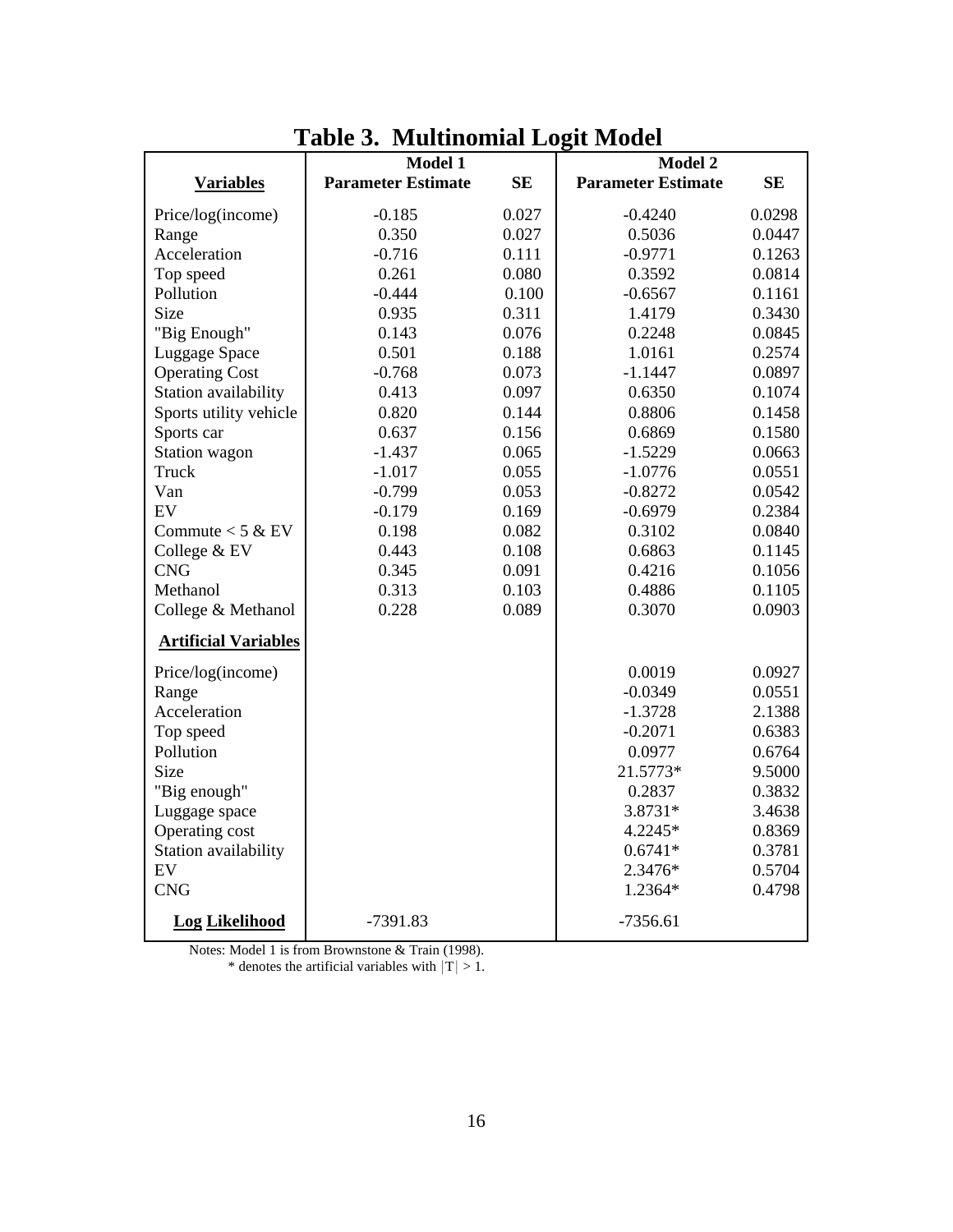|                        | <b>Parameter Estimates</b> | <b>SE</b> |
|------------------------|----------------------------|-----------|
| <b>Variables</b>       |                            |           |
| Price/log(income)      | $-0.3622$                  | 0.0669    |
| Range                  | 0.6753                     | 0.0965    |
| Acceleration           | $-1.2688$                  | 0.2591    |
| Top speed              | 0.4027                     | 0.1553    |
| Pollution              | $-0.7929$                  | 0.1980    |
| <b>Size</b>            | 1.7351                     | 0.6694    |
| "Big Enough"           | 0.2695                     | 0.1468    |
| Luggage Space          | 2.2631                     | 0.6426    |
| <b>Operating Cost</b>  | $-1.8056$                  | 0.2912    |
| Station availability   | 0.7029                     | 0.1896    |
| Sports utility vehicle | 0.9234                     | 0.1498    |
| Sports car             | 0.7270                     | 0.1645    |
| Station wagon          | $-1.5246$                  | 0.0681    |
| Truck                  | $-1.1195$                  | 0.0559    |
| Van                    | $-0.8191$                  | 0.0564    |
| EV                     | $-1.5733$                  | 0.5819    |
| Commute $<$ 5 & EV     | 0.4793                     | 0.2242    |
| College & EV           | 1.0534                     | 0.3114    |
| <b>CNG</b>             | 0.7709                     | 0.2018    |
| Methanol               | 0.5435                     | 0.1922    |
| College & Methanol     | 0.3849                     | 0.1542    |
| <b>Random Effects</b>  |                            |           |
| Non-EV                 | 3.3802                     | 0.7647    |
| Non-CNG                | 1.1042                     | 0.4990    |
| <b>Size</b>            | 8.0788                     | 2.7021    |
| Luggage space          | 7.6220                     | 1.7153    |
| Operating cost         | 4.4532                     | 0.8014    |
| Station availability   | 1.3987                     | 0.5730    |
| <b>Log Likelihood</b>  | -7358.93                   |           |

**Table 4. Mixed Multinomial Logit Model**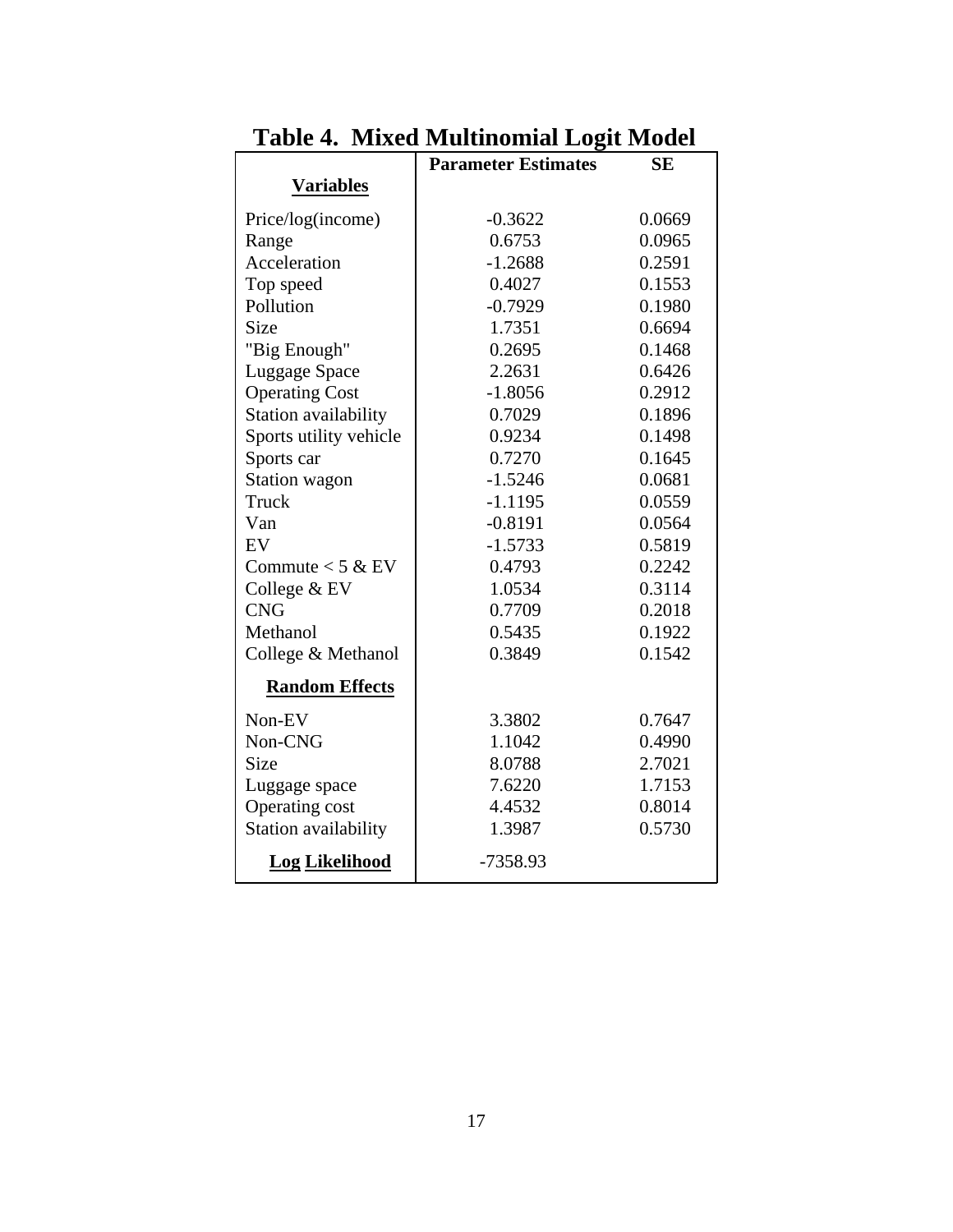#### **REFERENCES**

- Barten, A.; Bohm, V. (1982) "Consumer Theory," in K. Arrow and M. Intriligator (eds) *Handbook of Mathematical Economics*, Vol. II, North Holland: Amsterdam.
- Beggs, J. (1988) "A Simple Model for Heterogeneity in Binary Logit Models," *Economics Letters*; **27**, 245-249.
- Ben-Akiva; M.; Bolduc, D. (1996) "Multinomial Probit with a Logit Kernel and a General Parametric Specification of the Covariance Structure," MIT Working Paper.
- Billingsley, P. (1986) *Probability and Measure*, Wiley: New York.
- Bolduc, D.; Fortin, B.; Gordon, S. (1996) "Multinomial Probit Estimation of Spatially Interdependent Choices," *International Regional Science Review*, forthcoming.
- Boyd, J.; Mellman, J. (1980) "The Effect of Fuel Economy Standards on the U.S. Automotive Market: A Hedonic Demand Analysis," *Transportation Research*, 14A, No. 5-6, 367-378.
- Borsch Supan, A. (1990) "Recent Developments in Flexible Discrete Choice Models: Nested Logit Analysis versus Simulated Moments Probit Analysis," in Fischer, M. et al, eds. *Spatial choices and processes. Studies in Regional Science and Urban Economics*, **21**, Amsterdam: North Holland, 203-17.
- Brownstone, D.; Bunch, D.; Golob, T.; Ren, W. (1996) "Transactions Choice Model for Forecasting Demand for Alternative-Fueled Vehicles," in S. McMullen, ed, *Research in Transportation Economics*, **4**, 87-129.
- Brownstone, D.; Train, K. (1998) "Forecasting New Product Penetration with flexible Substitution Patterns," *Journal of Econometrics*, **28**, forthcoming.
- Cardell, N; Dunbar, F. (1980) "Measuring the Societal Impacts of Automobile Downsizing," *Transportation Research*, **14A**, No. 5-6, 423-434.
- Chavas, J.; Segerson, K. (1986) "Singularity and Autoregressive Disturbances in Linear Logit Models," *Journal of Business and Economic Statistics*; **4**, 161-69.
- Chesher, A.; Santos-Silva, J. (1995) "Taste Variation in Discrete Choice Models," University of Bristol Working Paper.
- Chintagunta, P. (1992) "Estimating a Multinomial Probit Model of Brand Choice Using the Method of Simulated Moments," *Marketing Science*; **11**, 386-407.
- Dagsvik, J. (1994) "Discrete and Continuous Choice, Max-Stable Processes, and Independence from Irrelevant Attributes," *Econometrica*; 62, p. 1179-1205..
- Dubin, J.; Zeng, L. (1991) "The Heterogeneous Logit Model," Caltech Social Science Working Paper: 759.
- Enberg, J.; Gottschalk, P.; Wolf, D. (1990) "A Random Effects Logit Model of Work Welfare Transitions," *Journal of Econometrics*; **43**, 63-75.
- Feller, W. (1966) *An Introduction to Probability Theory and its Applications*, II, Wiley: New York.
- Follman, D.; Lambert, D. (1989) "Generalized Logistic Regression by Nonparametric Mixing," *Journal of the American Statistical Association*, **84**, 295-300.
- Formann, A. (1992) "Linear Logistic Latent Class Analysis for Polytomous Data," *Journal of the American Statistical Association*, **87**, 476-486.
- Gonul, F.; Srinivasan, K. (1993) "Modeling Multiple Sources of Heterogeneity in Multinomial Logit Models," *Marketing Science*; **12**, 213-29.
- Hajivassiliou, V.; Ruud, P. (1994) "Classical Estimation Methods for LDV Models using Simulation," in R. Engle & D. McFadden, eds *Handbook of Econometrics* IV, 2384-2441.
- Hajivassiliou, V.; McFadden, D. (1997) "The Method of Simulated Scores with Application to Models of External Debt Crises," *Econometrica*, **66**, 273-286.
- Heckman, J. (1981) "Statistical Models for Discrete Panel Data," in C. Manski and D. McFadden, eds., *Structural analysis of Discrete Data with Econometric Applications*, MIT Press: Cambridge, p. 114-178.
- Heckman, J. (1981) "The Incidental Parameters Problem and the Problem of Initial Conditions in Estimating a Discrete Time-Discrete Data Stochastic Process," in C. Manski and D. McFadden, eds., *Structural analysis of Discrete Data with Econometric Applications*, MIT Press: Cambridge, p. 179-196.
- Heckman, J. & Singer, B. (1984) "A Method for Minimizing the Impact of Distributional Assumptions in Econometric Models for Duration Data," *Econometrica*, **52**, p. 271-320.
- Heckman, J. & Singer, B. (1986) "Econometric Analysis of Longitudinal Data," in Z. Griliches & M. Intriligator, eds., *Handbook of Econometrics*. Vol. III, North-Holland: Amsterdam; p. 1689-1763.
- Heckman, J.; Lochner, L., Taber, C. (1998) "Explaining Rising Wage Inequality: Explorations with a Dynamic General Equilibrium Model of Labor Earnings with Heterogeneous Agents," Review of Economic Dynamics; 1, p. 1-58.
- Jain, D.; Vilcassim, N.; Chintagunta, P. (1994) "A Random Coefficients Logit Brand Choice Model Applied to Panel Data," *Journal of Business and Economic Statistics*; **12**, 317-28.
- Lee, L.F.; Cheshire, A. (1986) "Specification Testing when Score Test Statistics are Identically Zero," *Journal of Econometrics*, **31**, 121-49.
- McFadden, D; Reid, F. (1975) "Aggregate Travel Demand Forecasting from Disaggregated Behavioral Models" *Transportation Research Record: Travel Behavior and Values*, **534**, 24-37.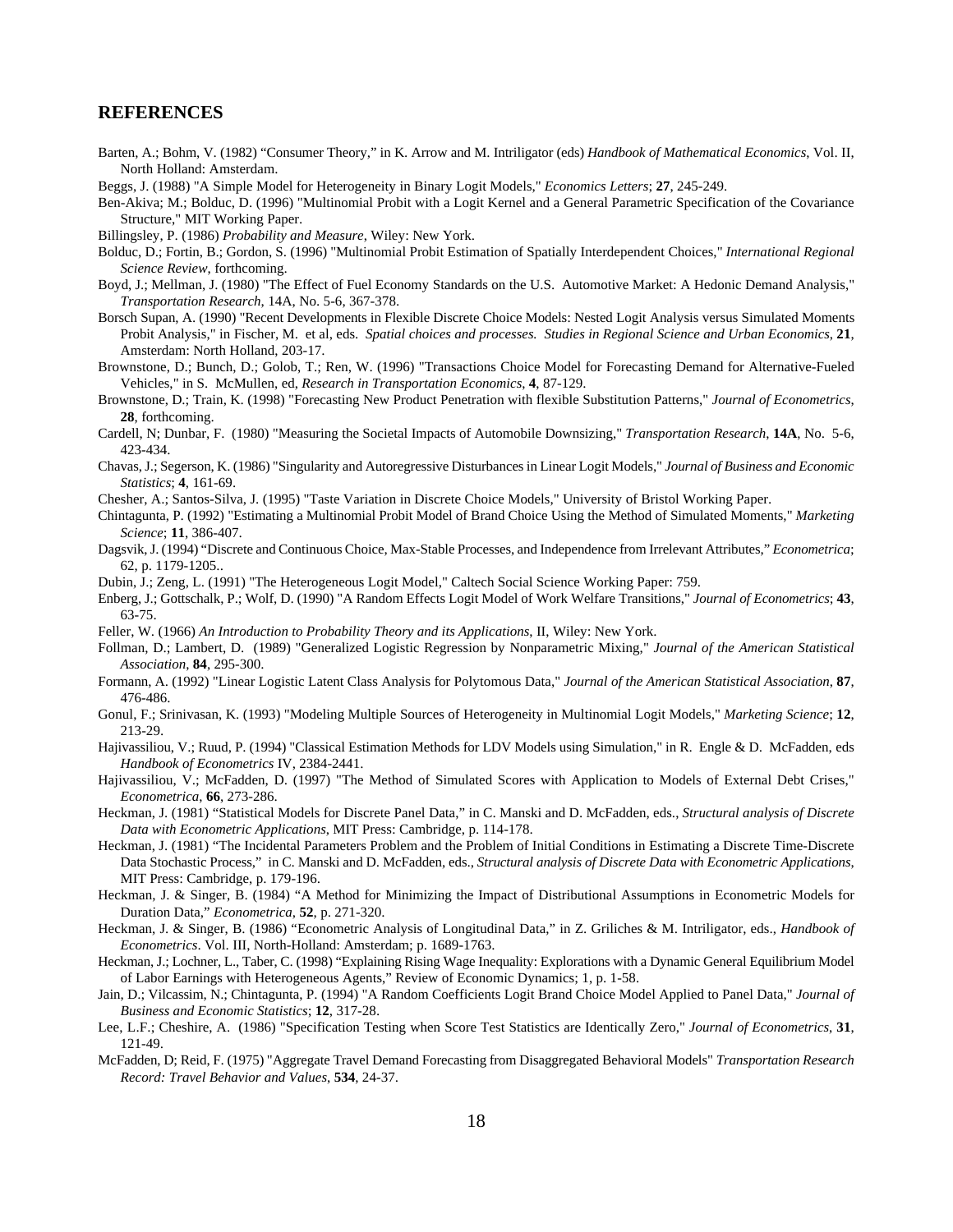- McFadden, D. (1984) "Econometric Analysis of Qualitative Response Models," in Z. Griliches & M. Intriligator, eds., *Handbook of Econometrics*, II, North Holland: Amsterdam.
- McFadden, D. (1987) "Regression-Based Specification Tests for the Multinomial Logit Model," *Journal of Econometrics*, **34**, 63-82.

McFadden, D. (1996) "Lectures in Simulation-Assisted Statistical Inference," University of California, Berkeley, Working Paper.

- McFadden, D. (1989) "A Method of Simulated Moments for Estimation of Discrete Choice Models without Numerical Integration", *Econometrica*, **57**, 995-1026.
- McFadden, D.; Ruud, P. (1994) "Estimation by Simulation," *Review of Economics and Statistics*; **76**, 591-608.
- Montgomery, M.; Richards, T.; Braun, H. (1986) "Child Health, Breast Feeding, and Survival in Malaysia: A Random Effects Logit Approach," *Journal of the American Statistical Association*; **81**, 297-309.
- Newey, W.; McFadden, D. (1994) "Large Sample Estimation and Hypothesis Testing," in R. Engle & D. McFadden, eds., *Handbook of Econometrics*, IV, North Holland: Amsterdam, 2111-2245.
- Reader, S. (1993) "Unobserved Heterogeneity in Dynamic Discrete Choice Models," *Environment and Planning* A; **25**, 495-519.
- Revelt, D.; Train, K. (1998) "Mixed Logit with Repeated Choices: Households' Choices of Appliance Efficiency Level," *Review of Economics and Statistics*, **80**, 1-11.
- Ruud, P. (1996) "Approximation and Simulation of the Multinomial Probit Model: An Analysis of Covariance Matrix Estimation," U.C. Berkeley Working Paper.
- Steckel, J.; Vanhonacker, W. (1988) "A Heterogeneous Conditional Logit Model of Choice," *Journal of Business and Economic Statistics*; **6**, 391-398.
- Stern, S. (1994) "Two Dynamic Discrete Choice Estimation Problems and Simulation Method Solutions," *Review of Economics and Statistics*; **76**, 695-702.
- Talvitie, A. (1972) "Comparison of Probabilistic Modal-Choice Models," *Highway Research Record*, **392**, 111-120.
- Train, K. (1995) "Simulation Methods for Probit and Related Models Based on Convenient Error Patitioning," Working Paper 95-237, Department of Economics, University of California, Berkeley.
- Train, K. (1998) "Recreation Demand Models with Taste Differences over People," *Land Economics*, **74**, 230-239.
- Train, K. (1999) "Halton Sequences for Mixed Logit," Dept. of Economics, Univ. of California, Berkeley.
- Train, K.; McFadden; D.; Goett, A. (1987) "Consumer Attitudes and Voluntary Rate Schedules for Public Utilities," *Review-of-Economics-and-Statistics*; **69**, 383-91.
- Westin, R. (1974) "Predictions from binary choice models," *Journal of Econometrics* **2**, 1-16.
- Westin, R.; Gillen, D. (1978) "Parking Location and Transit Demand: A Case Study of Endogenous Attributes in Disaggregate Mode Choice Models," *Journal of Econometrics*; **8**, 75-101.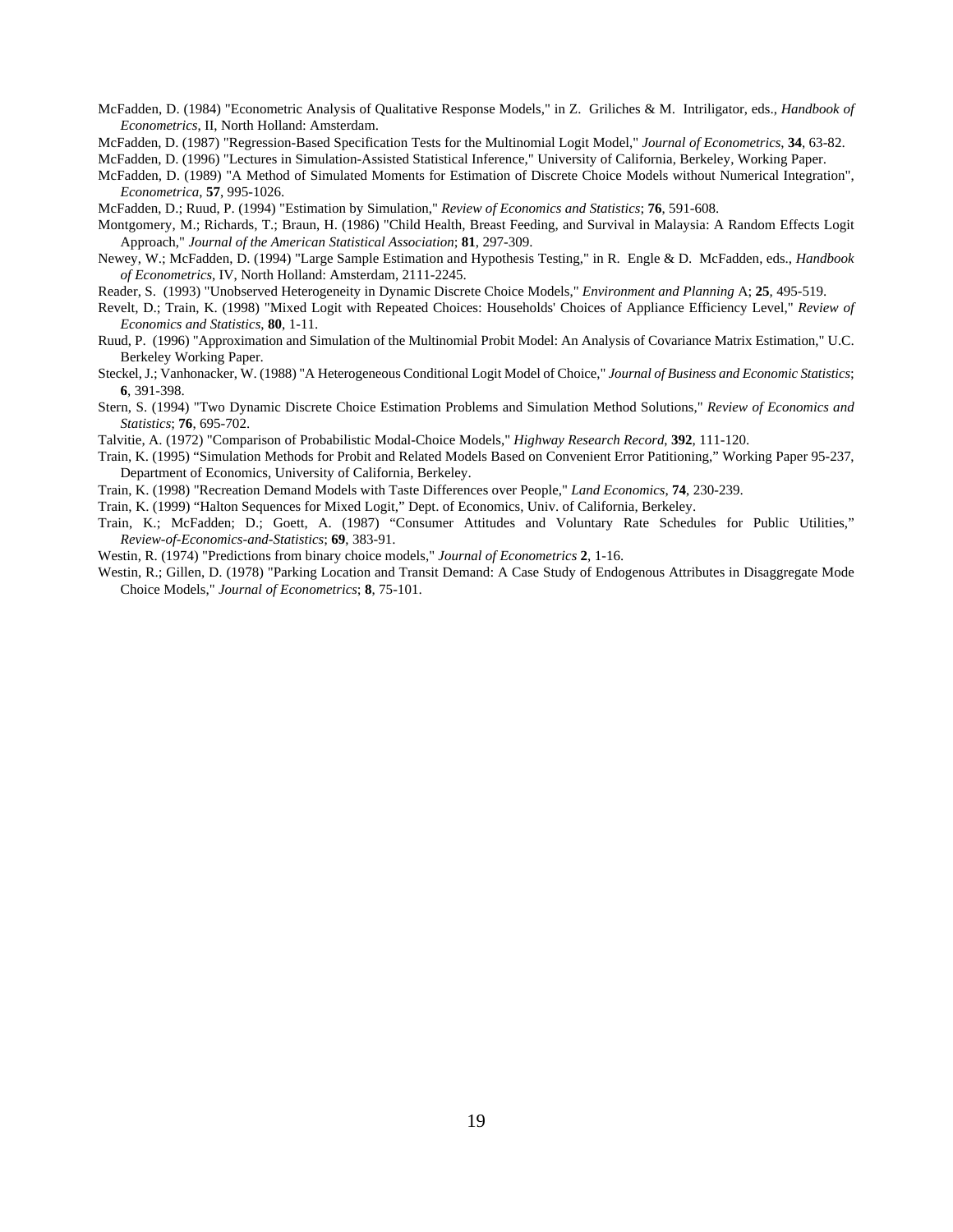#### **APPENDIX. PROOFS OF THEOREMS**

.

of triples  $(z'^{k}, z''^{k}, s^{k})$  converges to a limit  $(z'^{0}, z''^{0}, s^{0})$  and satisfies  $z'^{k} \geq_{s} z''^{k}$ , then  $z'^{0} \geq_{s} z''^{0}$ . Then there exists **Lemma 1.** Suppose consumers with tastes defined by points *s* in a compact topological space **S** have preferences over objects *z* in a compact topological space **Z**, with  $z' \geq z$  meaning  $z'$  is at least as good as  $z''$  for a consumer with tastes *s*. Suppose  $\geq$  is complete and transitive, and has the continuity property that if a sequence a utility function  $U(z, s)$ , continuous in its arguments, that represents  $\geq_s$  for  $s \in S$ .

Proof: A standard construction for fixed *s* due to Rader and Debreu defines a utility function  $U(z, s)$  which is continuous in *z* for each *s*; see Barten & Bohm (1982, p. 388-390). But the level sets  $\{(z', s') | U(z', s') \geq U(z, s)\}$ and  $\{(z', s') | U(z', s') \leq U(z, s)\}\$ are then closed by the hypothesized continuity property, implying that U is continuous on  $\mathbf{Z}\times\mathbf{S}$ .  $\square$ 

**Lemma 2.** Consider a random variable X with CDF *F*. Define  $F(x^-) = \lim_{\varepsilon \to 0} F(x-\varepsilon)$  and the right-continuous inverse  $F^{-1}(p) = \sup\{x \in \mathbb{R} | F(x) \leq p\}$  for  $p \in (0,1)$ . Define the random variable  $Z = U \cdot F(X) + (1-U) \cdot F(X^{-})$ , where U is a uniformly distributed random variable on [0,1] that is independent of X. Define  $X^* = F^{-1}(Z)$ . Then Z is uniformly distributed on (0,1), the function  $F<sup>1</sup>$  is almost surely continuous, and  $X^* = X$  almost surely. If, in addition, *F* is strictly increasing, then  $F<sup>-1</sup>$  is continuous and  $X^* = X$ .

Proof: Define  $A = \{x \in \mathbb{R} \mid F(x+\varepsilon) = F(x) \text{ for some } \varepsilon > 0\}$ , and  $B = F(A)$ . The set A is a countable union of disjoint half-open intervals of the form [a,b) with  $F(a) = F(b^-)$ , so that **A** occurs with probability zero. For  $c \in (0,1)$ , let  $x = F^{-1}(c)$ . Then, for all  $\varepsilon > 0$ ,  $F(x-\varepsilon) \le F(x) \le C \le F(x) \le F(x+\varepsilon)$ . Hence, the event  $\{Z \le c\}$  occurs if and only if one of the disjoint events  ${X < x}$  or  ${X = x \& F(x^-) + U(F(x) - F(x^-)) < c}$  occurs. But  $P(X < x) = F(x^-)$  and  $P(X = x \& F(x<sup>-</sup>) + U[F(x) - F(x<sup>-</sup>)] < c$ ) = c -  $F(x<sup>-</sup>)$ , implying  $P(Z \le c) = c$ . Thus, Z is uniformly distributed on (0,1). If  $x \notin A$  and  $F(x^-) \le c \le F(x)$ , then  $F^{-1}(c) = x$ . Then, in the event  $X \notin A$ , which occurs with probability one, one has  $X = X^* = F(Z)$ . Finally,  $F^1(p)$  is a monotone right-continuous function that is also left-continuous except at jumps when  $p \in B$ , a countable set that contains Z with probability zero. Then,  $F^{-1}$  is almost surely continuous. If F is strictly increasing, then **A** and **B** are empty.  $\blacksquare$ 

Let  $(\Omega, \mathcal{U}, \pi)$  denote a probability space, **T** denote a subset of  $\mathbb{R}^m$ , and  $X: \Omega \times \mathbf{T} \to \mathbb{R}^n$  denote a random field, measurable with respect to  $\mathcal{U}$  for each  $t \in T$ , and almost surely measurable on  $T$ . We say that *X* admits a *coordinate conditional probability structure* at *t* if there exist conditional CDF functions  $F_i(x_i|x_1,...,x_{i-1},t)$ , measurable in their arguments, such that for all  $y \in \mathbb{R}^n$ , the CDF of  $X(t)$  can be written

$$
F(y,t) = \int_{-\infty}^{y_1} \int_{-\infty}^{y_2} \cdots \int_{-\infty}^{y_n} F_1(dx_1|t) \cdot F_2(dx_2|x_1,t) \cdot \cdots \cdot F_n(dx_n|x_1,\ldots,x_{n-1},t) .
$$

This condition follows from Fubini's theorem if  $F(x,t)$  has a density  $f(x,t)$ , and will hold automatically if *F* is built up from conditional CDF functions. It can fail in pathological cases; see Billingsley (1986, p. 458).

**Lemma 3.** Suppose X is a random field from  $T \subseteq \mathbb{R}^m$  into  $\mathbb{R}^n$  that admits a coordinate conditional probability structure for each  $t \in \mathbf{T}$ . Then there exists a uniformly distributed random field  $Z:\Omega \times \mathbf{T} \to [0,1]^n$  and measurable functions h<sub>i</sub>: $[0,1]^{\dagger} \times T \to \mathbb{R}$  for  $i = 1,...,n$  such that  $X_i(t) = h_i(Z_i(t),...,Z_i(t),t)$  almost surely. If in addition, there is a rectangle  $\mathbf{X} \subseteq \mathbb{R}^n$  such that  $X(t)$  has a density  $f(x,t)$  that is continuous in its arguments and strictly positive on the interior of **X**, with  $F(\mathbf{X},t) = 1$ , then the h<sub>i</sub> are continuous in their arguments and *Z* is a continuous random field..

Proof: For  $n = 1$ , Lemma 2 gives the result for each  $t \in \mathbf{T}$  that  $X_1(t) = h_1(z_1(t), t)$  almost surely. Proceed by induction. Suppose the result has been established for  $n-1$ , with  $Z_i(t)$  independently distributed uniformly on [0,1] for  $i = 1,...,n-1$  and  $X_i(t) = h_i(Z_1(t),...,Z_i(t),t)$  almost surely. Apply Lemma 2 to the random variable  $X_n(t)$  with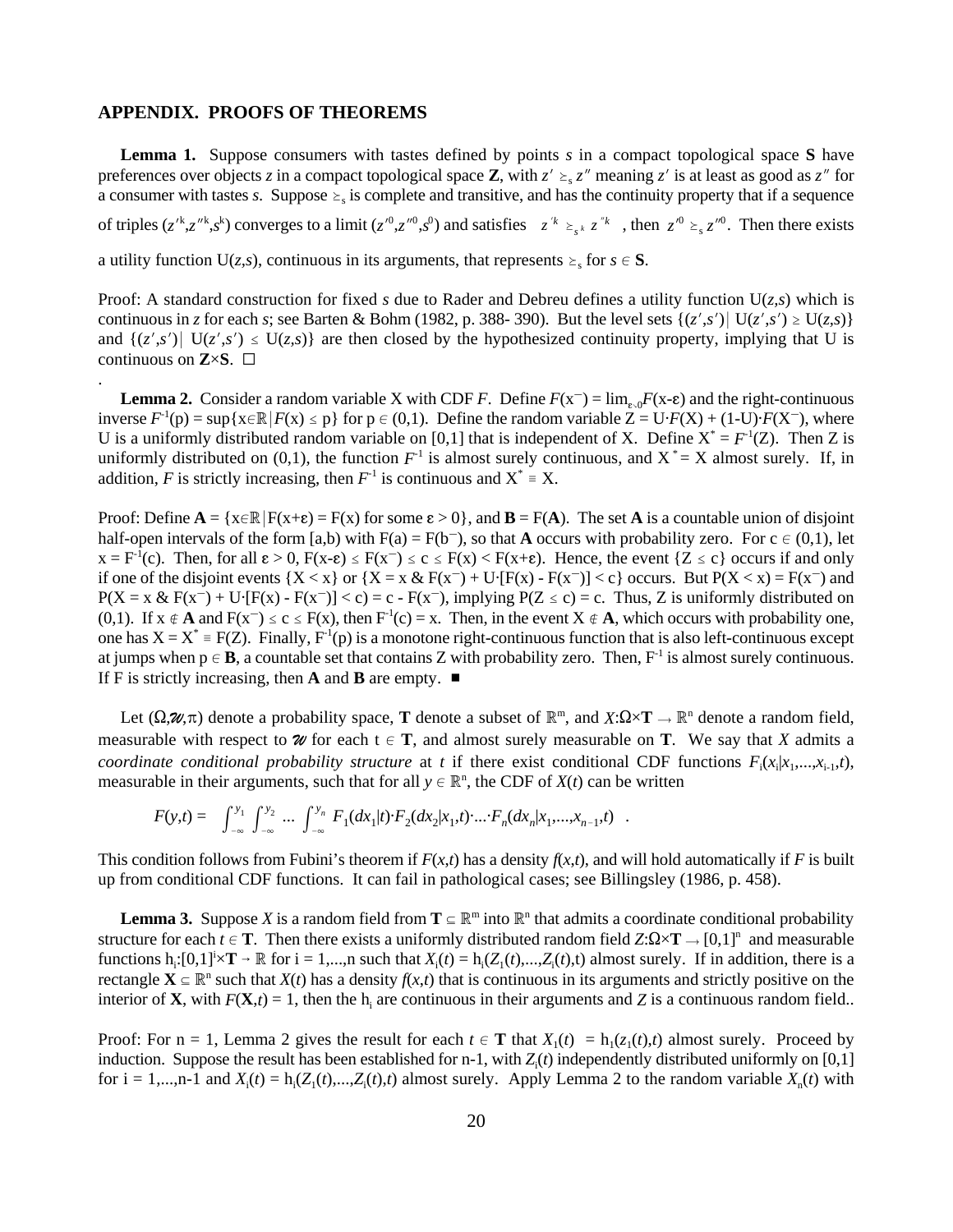measurable conditional distribution function  $F_n(x_n | h_1(Z_1(t), t), ..., h_{n-1}(Z_1(t), ..., Z_{n-1}(t), t)$ . This yields a function satisfying  $X_n(t) = h_n(Z_1(t),...,Z_n(t),t)$  almost surely. This completes the induction step. Finally, since *X* is a random field, almost sure continuity assures that the pointwise construction for each  $t \in T$  is measurable in t.

When *X* has a positive continuous density  $f(x,t)$  on the interior of the rectangle **X**, the conditional CDF  $F_i(x_i | x_1,...,x_{i-1},t)$  is strictly increasing in  $x_i$  and continuous in all its arguments, so that an implicit function theorem implies that the inverse function  $x_i = F_i^{-1}(z_i | x_1,...,x_{i-1},t)$  is continuous in all its arguments, giving the last result of the lemma.

**Lemma 4.** A necessary and sufficient condition for a random utility function over J alternatives with a multivariate CDF  $F(u)$  to have a representation  $U = W + \varepsilon$ , where the components of  $\varepsilon$  are independent of W and independent identically distributed Extreme Value I, is that  $F(\text{-log}(t_1),...,\text{-log}(t_l))$  be a multivariate Laplace Transform; i.e., *F* treated as a function of  $(t_1, \ldots, t_j)$  is analytic and has derivatives satisfying the sign condition

$$
(-1)^{n_1 + ... + n_J} \cdot \partial^{n_1 + ... + n_J} F(-\log(t_1), ..., -\log(t_J)) / \partial^{n_1} t_1 ... \partial^{n_J} t_J \ge 0 .
$$

Proof: Suppose U has the representation. Then, *F* must satisfy the convolution formula

$$
F(u_1,...,u_J) = \int_{-\infty}^{+\infty} \exp(-(e^{-u_1+w_1}+...+e^{-u_J+w_J})) \cdot G(dw) ,
$$

where *G* is the CDF of W. Make the transformations  $t_k = \exp(-u_k)$  and  $V_k = \exp(W_k)$ , and let H be the CDF of V. Then,

$$
F(\text{-log}(t_1),...,\text{-log}(t_J)) = \int_0^{+\infty} \exp(-(t_1v_1+...+t_Jv_J)) \cdot H(dv).
$$

This is a multivariate Laplace Transform. Conversely, if  $F(-\log(t_1),..., -\log(t_1))$  is a multivariate Laplace Transform, then it satisfies  $F(-\infty) = 0$ ,  $F(+\infty) = 1$ , and from the derivative property of Laplace Transforms,  $\partial^J F/\partial u_1...\partial u_J \ge 0$ , so that it is a multivariate CDF; see Feller (1966, p. 415).

**Lemma 5.** If 
$$
P_C(i|x, \theta) = \mathbf{E}_{\zeta}L_C(i;x, \beta+\Lambda\zeta)
$$
 is given by (5), then  
\n
$$
\nabla_{\beta\beta} \log P_C(i|x, \theta) = \mathbf{E}_{\zeta|i}\{x_{ic}(\zeta)'x_{ic}(\zeta) - \sum_{j \in C} x_{jc}(\zeta)'x_{jc}(\zeta)L_C(j;x, \beta+\Lambda\zeta)\} - \{\nabla_{\beta}\log P_C(i|x, \theta)\}\{\nabla_{\beta}\log P_C(i|x, \theta)\} - \{\nabla_{\gamma\beta}\log P_C(i|x, \theta) - \mathbf{E}_{\zeta|i}\{\text{vec}(\zetax_{ic}(\zeta))x_{ic}(\zeta) - \sum_{j \in C} \text{vec}(\zetax_{jc}(\zeta))x_{jc}(\zeta)L_C(j;x, \beta+\Lambda\zeta)\} - \{\nabla_{\gamma}\log P_C(i|x, \theta)\}\{\nabla_{\beta}\log P_C(i|x, \theta)\} - \{\nabla_{\gamma}\log P_C(i|x, \theta)\}\{\nabla_{\beta}\log P_C(i|x, \theta)\} - \{\nabla_{\gamma}\log P_C(i|x, \theta)\}\n\}
$$

$$
\nabla_{\gamma\gamma'} log P_C(i | \mathbf{x}, \theta) = \mathbf{E}_{\zeta|i} \{ vec(\zeta x_{iC}(\zeta)) vec(\zeta x_{iC}(\zeta))' - \sum_{j \in C} vec(\zeta x_{jC}(\zeta)) vec(\zeta x_{jC}(\zeta))' L_C(j; \mathbf{x}, \beta + \Lambda \zeta) \}
$$

$$
- \{\nabla_{\gamma} log P_C(i | \mathbf{x}, \theta)\} \{\nabla_{\gamma} log P_C(i | \mathbf{x}, \theta)\}'
$$

Proof: Direct computation. ■

**Proof of Theorem 1:** Consider the random utility model  $U^*(z,s,\varepsilon(\omega,z),\nu(\omega,s))$ , where  $\varepsilon(\omega,z) \in [0,1]^p$  and  $\nu(\omega,s) \in [0,1]^r$  are uniformly distributed continuous random fields defined for  $\omega$  in a fundamental probability space  $(\Omega, \mathcal{U}, \pi)$ . For  $(z', z'') \in \mathcal{C}_2$  and  $s \in S$ , define the set

$$
\mathbf{A}_k(z';z'',s)=\{\omega \in \Omega \mid |U^*(z';s,\epsilon(\omega,z'),\upsilon(\omega,s)) - U^*(z'',s,\epsilon(\omega,z''),\upsilon(\omega,s))| \geq 5/k\}.
$$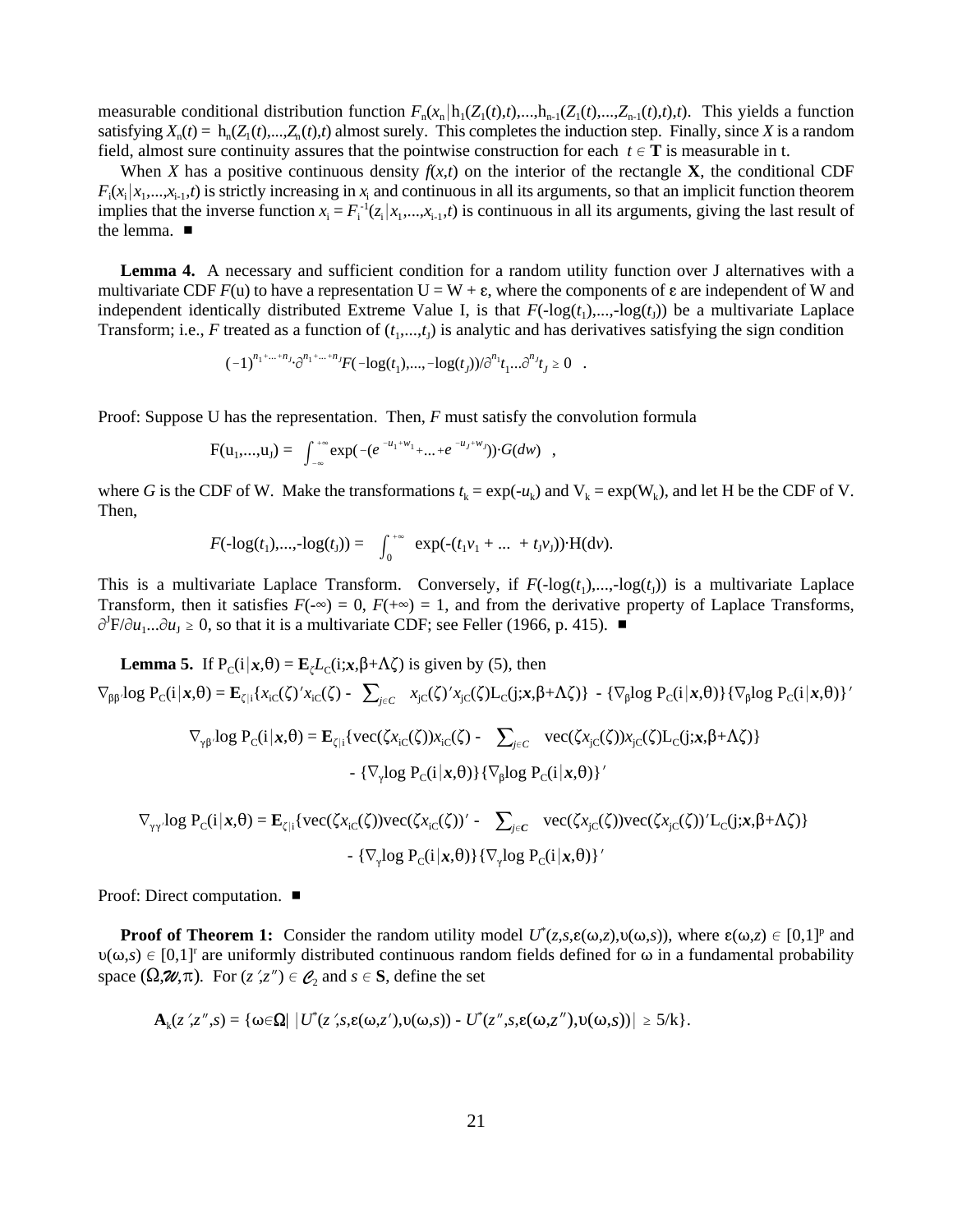The continuity of  $U^*$  and the measurability of the random fields implies that  $\mathbf{A}_k(z',z'',s)$  is measurable. This set is monotone increasing as  $k \to \infty$  to the set of  $\omega$  for which the alternatives (*z*',*z*")  $\in \mathcal{C}_2$  are not tied. By hypothesis, this set has probability one, implying that there exists  $k = k(z', z'', s)$  such that  $\pi(A_k(z', z'', s)) > 1-\eta/4J^*$ .

The uniform continuity of  $U^*$  on  $\mathbb{Z}\times S\times[0,1]^p\times[0,1]^r$  implies that given  $k(z',z'',s)$ , there exists  $\delta(z',z'',s) > 0$  such that in a neighborhood of this radius  $U^*$  varies by less than  $1/k(z',z'',s)$ . The almost sure continuity of  $\varepsilon(\omega,z)$  and  $v(\omega,s)$  imply that the set

$$
\boldsymbol{B}_m(z',s)=\{\omega\in\!\boldsymbol{\Omega}|\sup\nolimits_{|z^*-z'|<1/m}| \epsilon(\omega,z^*)-\epsilon(\omega,z')| \ +\sup\nolimits_{|s^*-s|<1/m}| \upsilon(\omega,s^*)-\upsilon(\omega,s)|<\delta(z',z'',s)\},
$$

and the corresponding set  $\mathbf{B}_{m}(z'',s)$ , are monotone increasing as  $m \to \infty$  to limiting sets that occur with probability one. Then there exists  $m = m(z', z'', s)$  such that  $\pi(\mathbf{B}_m(z', s)) > 1 - \eta/4\mathbf{J}^*$  and  $\pi(\mathbf{B}_m(z'', s)) > 1 - \eta/4\mathbf{J}^*$ . Therefore with probability at least  $1 - 3\eta/4J^*$ ,  $\omega \in A_k(z',z'',s) \cap B_m(z',s) \cap B_m(z'',s)$ , implying that for  $(z^*,z^{*,*,s^*})$  in an open neighborhood of  $(z',z'',s) \in \mathcal{C}_2 \times S$  of radius  $\delta(z',z'',s)$ , one has

$$
|U^*(z^*,s^*,\varepsilon(\omega,z^*'),v(\omega,s^*)) - U^*(z^{**},s^*,\varepsilon(\omega,z^{**'}),v(\omega,s^*))| \geq 1/k.
$$

These neighborhoods cover the compact set  $\mathcal{C}_2 \times S$ . Therefore, there exists a finite subcovering. Let k<sup>\*</sup> be the larger of -log( $\eta$ /4J\*) and the maximum value of k( $z$ ', $z''$ , $s$ ) for the centers of the finite subcover. We have now established that each point  $(z^*, z^{*,}, s^*) \in \mathcal{C}_2 \times S$  falls in some neighborhood in a finite cover with center  $(z', z'', s)$ , and satisfies  $|U^*(z^*, s^*, \varepsilon(\omega, z^*))$ ,  $U(\omega, s^*) - U^*(z^{*,*,*, \varepsilon(\omega, z^*)})$ ,  $U(\omega, s^*)| \geq 3/k(z', z'', s) \geq 3/k^*$  on a set of  $\omega$  that occurs with probability at least  $1 - 3\eta/4J^*$ .

The continuous function  $U^*$  has a Bernstein-Weierstrauss polynomial approximation  $U^{*k}$  on  $\mathbb{Z}\times S\times[0,1]^{p+r}$  that satisfies  $|U^* - U^{*k}| \le 1/k^*$ . Consider a choice set  $\mathbf{C} = \{z_1, ..., z_J\} \in \mathbf{C}^*$  and let  $z = (z_1, ..., z_J)$ . Form  $U^k(z_i, s, \mathbf{e}(z_i), v(s))$  $= U^{*k}(z_i,s,\varepsilon(z_i),v(s)) + v_i/k^{*2}$ , where the  $v_i$  are i.i.d. Extreme Value Type I random variables. Consider the event of a preference reversal between  $U^*$  and  $U^*$  for a pair  $(z_i, z_j) \subseteq \mathbb{C}$  and  $s \in \mathbb{S}$ ; i.e., the set of  $\omega \in \Omega$  and  $v \in \mathbb{R}^2$  such that  $U^*(z_i,s,\varepsilon(\omega,z_i),v(\omega,s)) > U^*(z_j,s,\varepsilon(\omega,z_j),v(\omega,s))$  and  $U^*(z_i,s,\varepsilon(\omega,z_i),v(\omega,s)) < U^*(z_j,s,\varepsilon(\omega,z_j),v(\omega,s))$ . If  $|U^*(z_i,s,\varepsilon(\omega,z_i),\nu(\omega,s)) - U^*(z_j,s,\varepsilon(\omega,z_j),\nu(\omega,s))| > 3/k^*$ , then

$$
0>U^k(z_i,s,\epsilon(\omega,z_i),\upsilon(\omega,s)) - U^k(z_i,s,\epsilon(\omega,z_j),\upsilon(\omega,s)) = U^{*k}(z_i,s,\epsilon(\omega,z_i),\upsilon(\omega,s)) - U^{*k}(z_j,s,\epsilon(\omega,z_j),\upsilon(\omega,s)) + (\upsilon_i - \upsilon_j)/k^{*2}
$$
  
\n
$$
\geq U^*(z_i,s,\epsilon(\omega,z_i),\upsilon(\omega,s)) - U^*(z_j,s,\epsilon(\omega,z_j),\upsilon(\omega,s)) - 2/k^* + (\upsilon_i - \upsilon_j)/k^{*2} \geq 1/k^* + (\upsilon_i - \upsilon_j)/k^{*2},
$$

and hence  $v'$  -  $v'' < -1/k^*$ . The probability of this last event is  $(1 + e^{k^*})^{-1} < \eta/4J^*$ , and from the previous argument the probability that the conditioning event does not occur is at most  $3\eta/4J^*$ . Then the probability of a preference reversal at  $(z_i, z_i, s)$  is at most  $\eta/\mathbf{J}^*$ . Therefore, the probability of the event that the alternative in **C** that maximizes  $U^k$  differs from the alternative that maximizes  $U^*$  is at most  $\eta J/J^* \leq \eta$ .

Write the polynomial approximation  $U^k$  in the form  $U^k(z,s,\varepsilon(z),v(s)) = x(z,s)\cdot\alpha(z,s) + v/k^{*2}$ , where  $x(z,s)$  is a vector of the *z* and *s* components of the terms in the polynomial and  $\alpha(z,s)$  is the a vector of the corresponding  $\varepsilon(z)$  and  $v(s)$  components. Finally, for a choice set  $\mathbf{C} = \{z_1,...,z_J\} \in \mathcal{C}^*$ , define  $\alpha = (\alpha(z_1,s),...,\alpha(z_J,s))$  and  $x_i =$  $(0,...,0,x(z_i,s),0,...,0)$ , so that  $U^k(z_i,s,\varepsilon_i) = x_i \cdot \alpha + v_i/k^{*2}$ . This is a MMNL model of the form of (1), and the construction guarantees that with probability at least  $1 - \eta$ ,  $U^*$  and  $U^k$  are maximized at the same alternative in **C**. Therefore,  $P_{\rm c}^*(i|z,s)$  from  $U^*$  and  $P_{\rm c}(i|x,\theta)$  from  $U^*$  differ by at most  $\eta$ .

**Proof of Theorem 2:** Write the MMNL model as  $P_c(i|x, \theta, \lambda) = [L_c(i; x, \beta + \lambda^{1/2} \odot \zeta) \cdot G(d\zeta; \theta))$ , where  $\beta$  and  $\lambda$  are vectors of parameters,  $\lambda^{1/2}$  is the vector of square roots of the components of  $\lambda$ ,  $\zeta$  is a vector of random variables that has mean zero, component variances of one, and full rank over the specified components r, and  $\lambda^{1/2} \odot \zeta$  denotes the component-by-component direct product. The parameterization  $\lambda^{1/2}$  is chosen to circumvent the problem that a natural parameterization in terms of the standard deviations of the mixing density leads to a score that is identically zero under the null, as in Lee & Chesher (1986) and Newey & McFadden (1995). Then